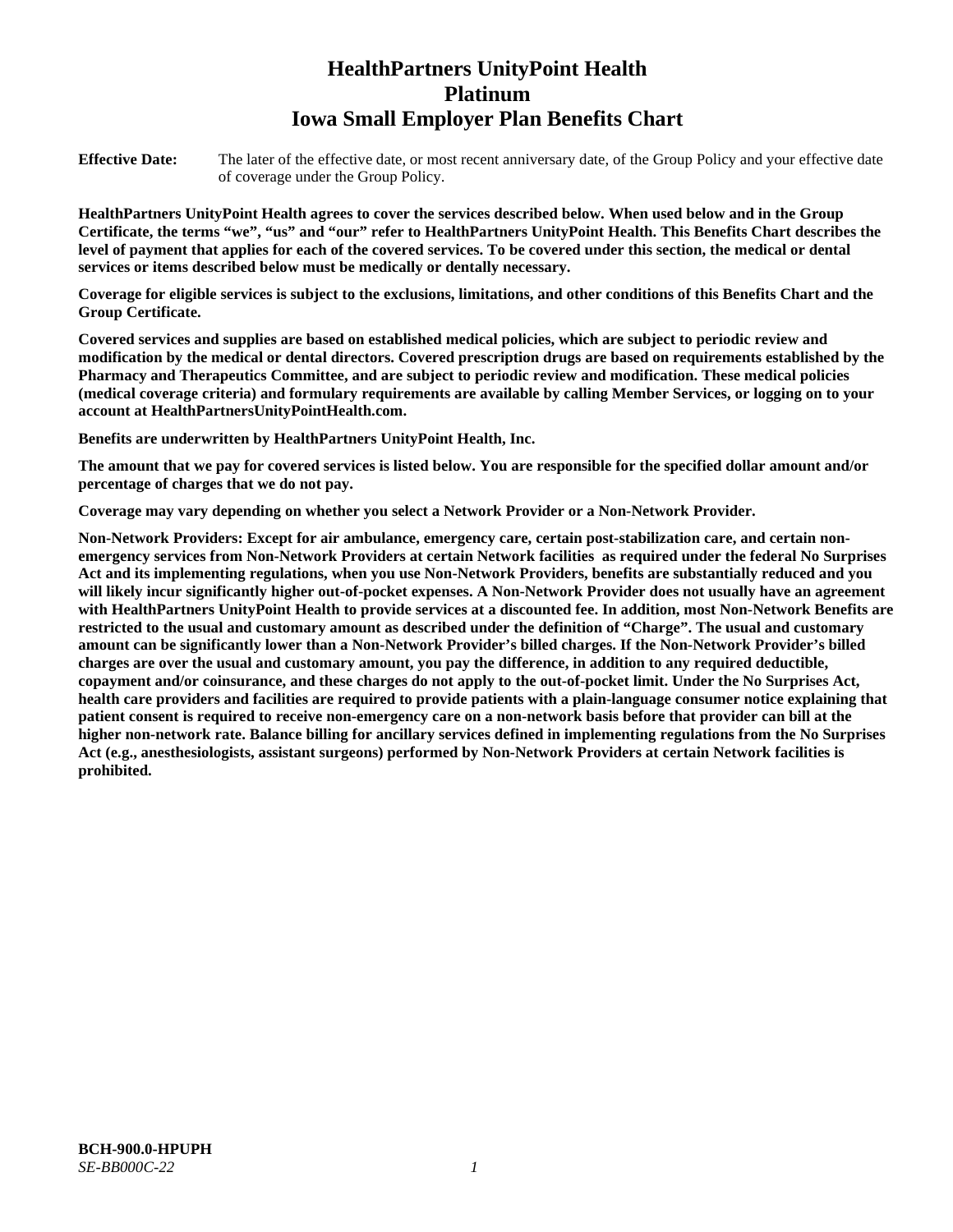# **These definitions apply to this Benefits Chart. They also apply to the Group Certificate.**

| <b>Biosimilar drug:</b> | A prescription drug, approved by the Food and Drug Administration (FDA), that the FDA has<br>determined is biosimilar to and interchangeable with a biological brand name drug. Biosimilar<br>drugs are not considered generic drugs and are not covered under the generic drug benefit.                                                                                                                                                                                                                                                                                                                                           |
|-------------------------|------------------------------------------------------------------------------------------------------------------------------------------------------------------------------------------------------------------------------------------------------------------------------------------------------------------------------------------------------------------------------------------------------------------------------------------------------------------------------------------------------------------------------------------------------------------------------------------------------------------------------------|
| <b>Brand name drug:</b> | A prescription drug, approved by the Food and Drug Administration (FDA), that is<br>manufactured, sold, or licensed for sale under a trademark by the pharmaceutical company that<br>originally researched and developed the drug. Brand name drugs have the same active-ingredient<br>formula as the generic version of the drug. However, generic drugs are manufactured and sold by<br>other drug manufacturers and are generally not available until after the patent on the brand name<br>drug has expired. A few brand name drugs may be covered at the generic drug benefit level if<br>this is indicated on the formulary. |
| Calendar year:          | This is the 12-month period beginning 12:01 A.M. central time, on January 1, and ending 12:00<br>A.M. central time of the next following December 31.                                                                                                                                                                                                                                                                                                                                                                                                                                                                              |
| <b>Charge:</b>          | For covered services delivered by participating Network Providers, is the provider's discounted<br>charge for a given medical/surgical service, procedure or item.                                                                                                                                                                                                                                                                                                                                                                                                                                                                 |
|                         | For covered services delivered by Non-Network providers, a contracted rate may apply if such<br>arrangement is available to HealthPartners UnityPoint Health.                                                                                                                                                                                                                                                                                                                                                                                                                                                                      |
|                         | For the Usual and Customary Charge for covered services delivered by Non-Network Providers,<br>our payment is calculated using one of the following options to be determined at the discretion of<br>HealthPartners UnityPoint Health: 1) a percentage of the Medicare fee schedule; 2) a comparable<br>schedule if the service is not on the Medicare fee schedule; or 3) a commercially reasonable rate<br>for such service.                                                                                                                                                                                                     |
|                         | The usual and customary charge is the maximum amount allowed that we consider in the<br>calculation of the payment of charges incurred for certain covered services. You must pay for<br>any charges above the usual and customary charge, and they do not apply to the out-of-pocket<br>limit.                                                                                                                                                                                                                                                                                                                                    |
|                         | A charge is incurred for covered ambulatory medical and surgical services, on the date the<br>service or item is provided. A charge is incurred for covered inpatient services, on the date of<br>admission to a hospital. To be covered, a charge must be incurred on or after your effective date<br>and on or before the termination date.                                                                                                                                                                                                                                                                                      |
| Copayment/coinsurance:  | The specified dollar amount, or percentage, of charges incurred for covered services, which we<br>do not pay, but which you must pay, each time you receive certain medical services, procedures<br>or items. Our payment for those covered services or items begins after the copayment or<br>coinsurance is satisfied. Covered services or items requiring a copayment or coinsurance are<br>specified in this Benefits Chart.                                                                                                                                                                                                   |
|                         | For services provided by a Network Provider:                                                                                                                                                                                                                                                                                                                                                                                                                                                                                                                                                                                       |
|                         | An amount which is listed as a flat dollar copayment is applied to a Network Provider's<br>discounted charges for a given service. However, if the Network Provider's discounted charge<br>for a service or item is less than the flat dollar copayment, you will pay the Network Provider's<br>discounted charge. An amount which is listed as a percentage of charges or coinsurance is based<br>on the Network Provider's discounted charges, calculated at the time the claim is processed,<br>which may include an agreed upon fee schedule rate for case rate or withhold arrangements.                                      |
|                         | For services provided by a Non-Network Provider:                                                                                                                                                                                                                                                                                                                                                                                                                                                                                                                                                                                   |
|                         | Any copayment or coinsurance is applied to the lesser of the provider's charges or the usual and<br>customary charge for a service.                                                                                                                                                                                                                                                                                                                                                                                                                                                                                                |
|                         | A copayment or coinsurance is due at the time a service is provided, or when billed by the<br>provider.                                                                                                                                                                                                                                                                                                                                                                                                                                                                                                                            |
|                         |                                                                                                                                                                                                                                                                                                                                                                                                                                                                                                                                                                                                                                    |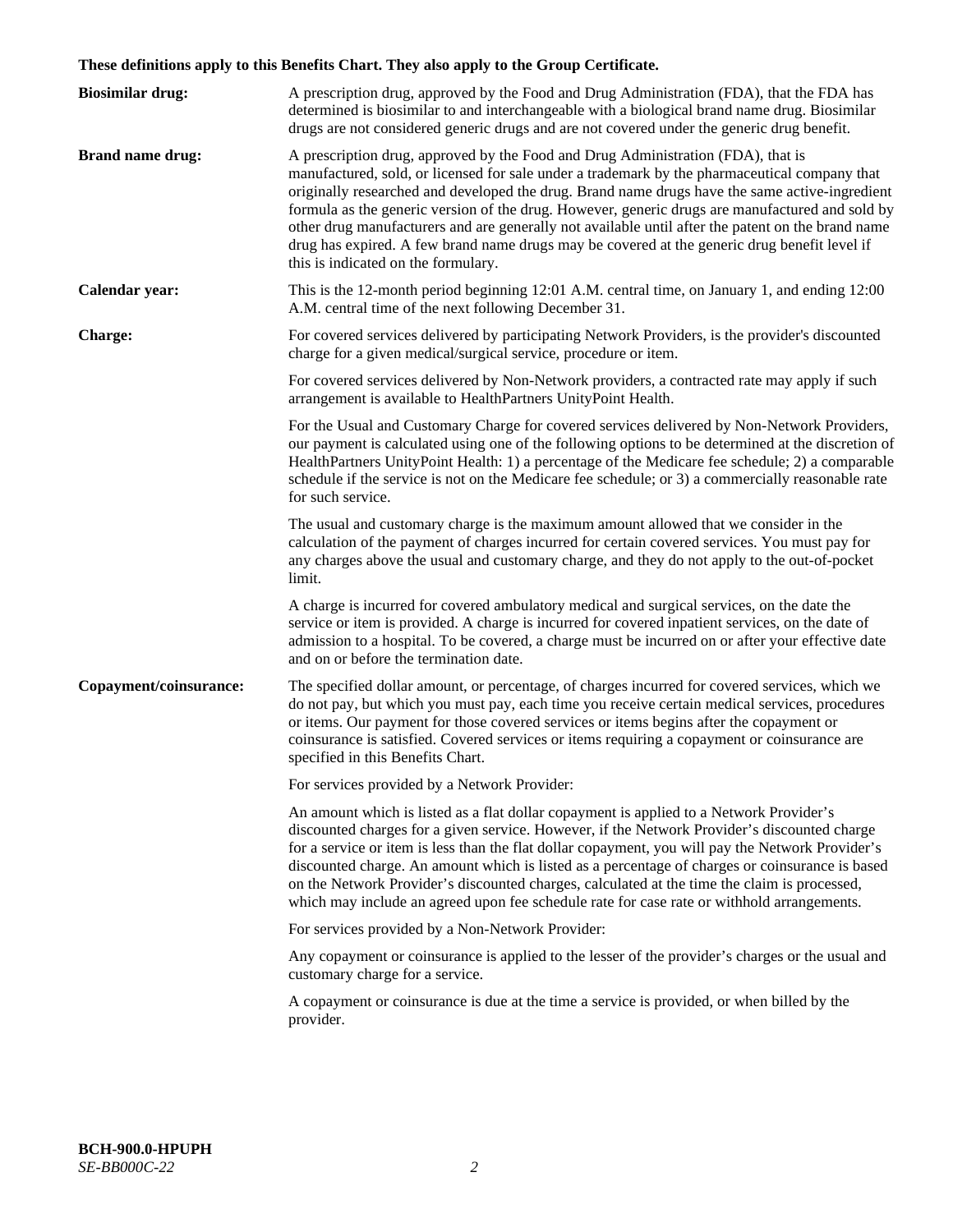| Deductible:               | The specified dollar amount of charges incurred for covered services, which we do not pay, but<br>an enrollee or a family has to pay first in a calendar year. Our payment for those services or items<br>begins after the deductible is satisfied. For Network Providers, the amount of the charges that<br>apply to the deductible are based on the Network Provider's discounted charges, calculated at the<br>time the claim is processed, which may include an agreed upon fee schedule rate for case rate or<br>withhold arrangements. For Non-Network Providers, the amount of charges that apply to the<br>deductible are the lesser of the provider's charges or the usual and customary charge for a<br>service. |
|---------------------------|----------------------------------------------------------------------------------------------------------------------------------------------------------------------------------------------------------------------------------------------------------------------------------------------------------------------------------------------------------------------------------------------------------------------------------------------------------------------------------------------------------------------------------------------------------------------------------------------------------------------------------------------------------------------------------------------------------------------------|
|                           | Any amounts paid or reimbursed by a third party, including but not limited to: point of service<br>rebates, manufacturer coupons, manufacturer debit cards or other forms of direct reimbursement<br>to an insured for a product or service, will not apply toward your deductible, to the extent<br>permitted under state and federal law.                                                                                                                                                                                                                                                                                                                                                                                |
|                           | Your plan has an embedded deductible. This means once an insured meets the individual<br>deductible, the plan begins paying benefits for that person. If two or more members of the family<br>meet the family deductible, the plan begins paying benefits for all members of the family,<br>regardless of whether each insured has met the individual deductible. However, an insured may<br>not contribute more than the individual deductible toward the family deductible.                                                                                                                                                                                                                                              |
|                           | All services are subject to the deductible, unless otherwise indicated below in this Benefits Chart.                                                                                                                                                                                                                                                                                                                                                                                                                                                                                                                                                                                                                       |
| <b>Formulary:</b>         | This is a current list, which may be revised from time to time, of prescription drugs, medications,<br>equipment and supplies covered by us as indicated in this Benefits Chart which are covered at the<br>highest benefit level. Some drugs on the formulary may require prior authorization to be covered<br>as formulary drugs. The formulary, and information on drugs that require prior authorization, are<br>available by calling Member Services, or logging on to your account at<br>HealthPartnersUnityPointHealth.com.                                                                                                                                                                                         |
| Generic drug:             | A prescription drug, approved by the Food and Drug Administration (FDA) that the FDA has<br>determined is comparable to a brand name drug product in dosage form, strength, route of<br>administration, quality, intended use and documented bioequivalence. Generally, generic drugs<br>cost less than brand name drugs. Some brand name drugs may be covered at the generic drug<br>benefit level if this is indicated on the formulary.                                                                                                                                                                                                                                                                                 |
| Lifetime maximum benefit: | The specified coverage limit actually paid by us for services and/or charges incurred by you for a<br>given procedure or diagnosis. Payment of benefits under this Benefits Chart ceases when that<br>lifetime maximum benefit is reached. You have to pay for any subsequent charges. Essential<br>health benefits are not subject to any lifetime maximums.                                                                                                                                                                                                                                                                                                                                                              |
| Non-formulary drug:       | This is a prescription drug, approved by the Food and Drug Administration (FDA), that is not on<br>the formulary, is medically necessary and is not investigative or otherwise excluded under the<br>Certificate.                                                                                                                                                                                                                                                                                                                                                                                                                                                                                                          |
| Out-of-pocket expenses:   | You pay the specified copayments/coinsurance and deductibles applicable for particular services,<br>subject to the out-of-pocket limits described below. These amounts are in addition to the monthly<br>premium payments.                                                                                                                                                                                                                                                                                                                                                                                                                                                                                                 |
| Out-of-pocket limit:      | You pay the copayments/coinsurance and deductibles for covered services, to the individual or<br>family out-of-pocket limits. Thereafter we cover 100% of charges incurred for all other covered<br>services, for the rest of the calendar year. You pay amounts greater than the out-of-pocket limits<br>if you exceed any lifetime maximum benefit or any visit or day limits. Essential health benefits<br>are not subject to any lifetime maximums.                                                                                                                                                                                                                                                                    |
|                           | Non-Network Benefits above the usual and customary charge (see definition of charge above) do<br>not apply to the out-of-pocket limit.                                                                                                                                                                                                                                                                                                                                                                                                                                                                                                                                                                                     |
|                           | Non-Network Benefits for transplant surgery do not apply to the out-of-pocket limit.                                                                                                                                                                                                                                                                                                                                                                                                                                                                                                                                                                                                                                       |
|                           | Any amounts paid or reimbursed by a third party, including but not limited to: point of service<br>rebates, manufacturer coupons, manufacturer debit cards or other forms of direct reimbursement<br>to an insured for a product or service, will not apply as an out-of-pocket expense, to the extent<br>permitted under state and federal law.                                                                                                                                                                                                                                                                                                                                                                           |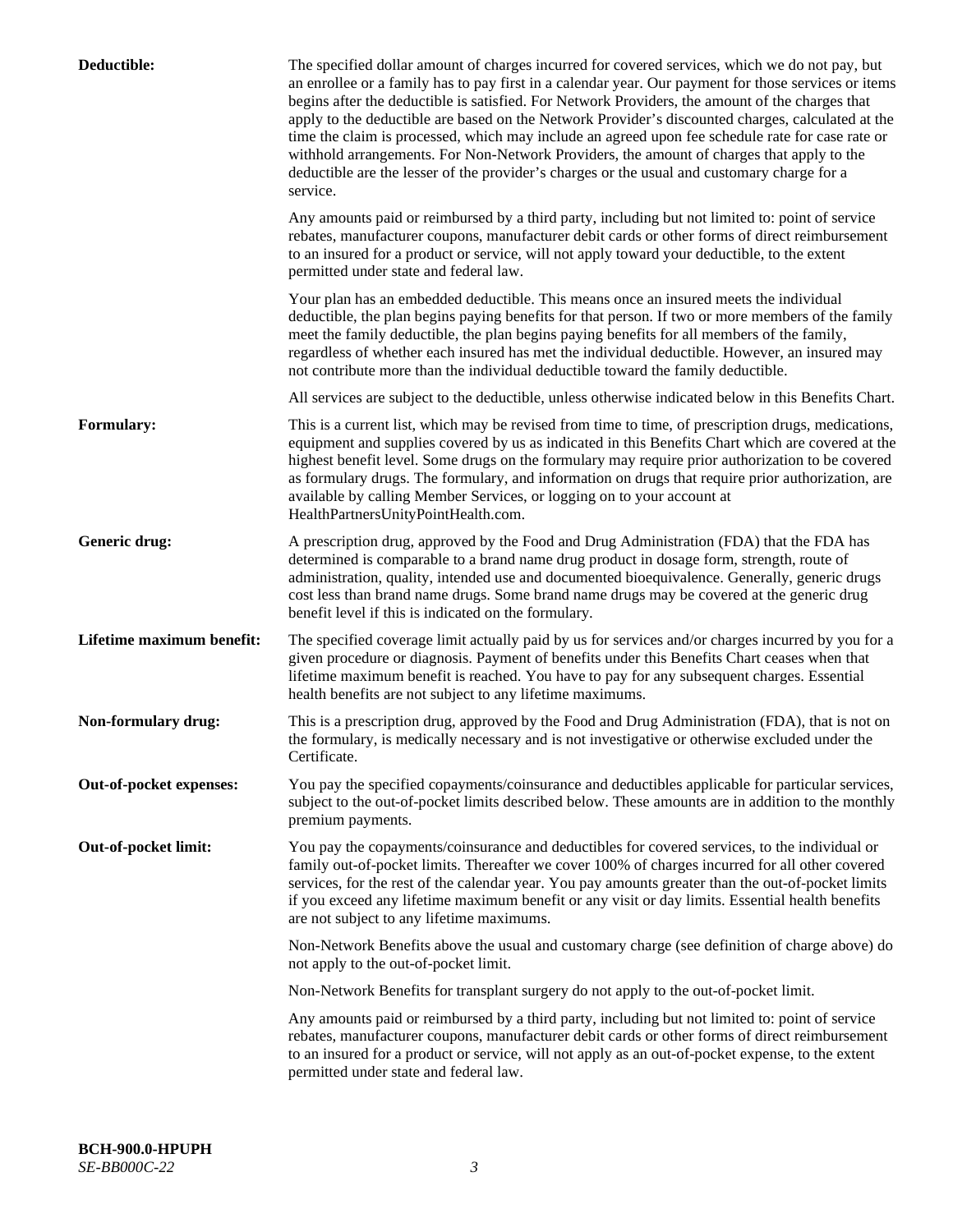You are responsible to keep track of the out-of-pocket expenses. Contact our Member Services department for assistance in determining the amount paid by the enrollee for specific eligible services received. Claims for reimbursement under the out-of-pocket limit provisions are subject to the same time limits and provisions described under the "Claims Provisions" section of the Certificate. **Specialty drug list:** This is a current list, which may be revised from time to time, of prescription drugs, medications, equipment and supplies, which are typically bio-pharmaceuticals. The purpose of a specialty drug list is to facilitate enhanced monitoring of complex therapies used to treat specific conditions. Specialty drugs are covered by us as indicated in this Benefits Chart. The specialty drug list is available by calling Member Services, or logging on to your account at [HealthPartnersUnityPointHealth.com.](https://www.healthpartnersunitypointhealth.com/)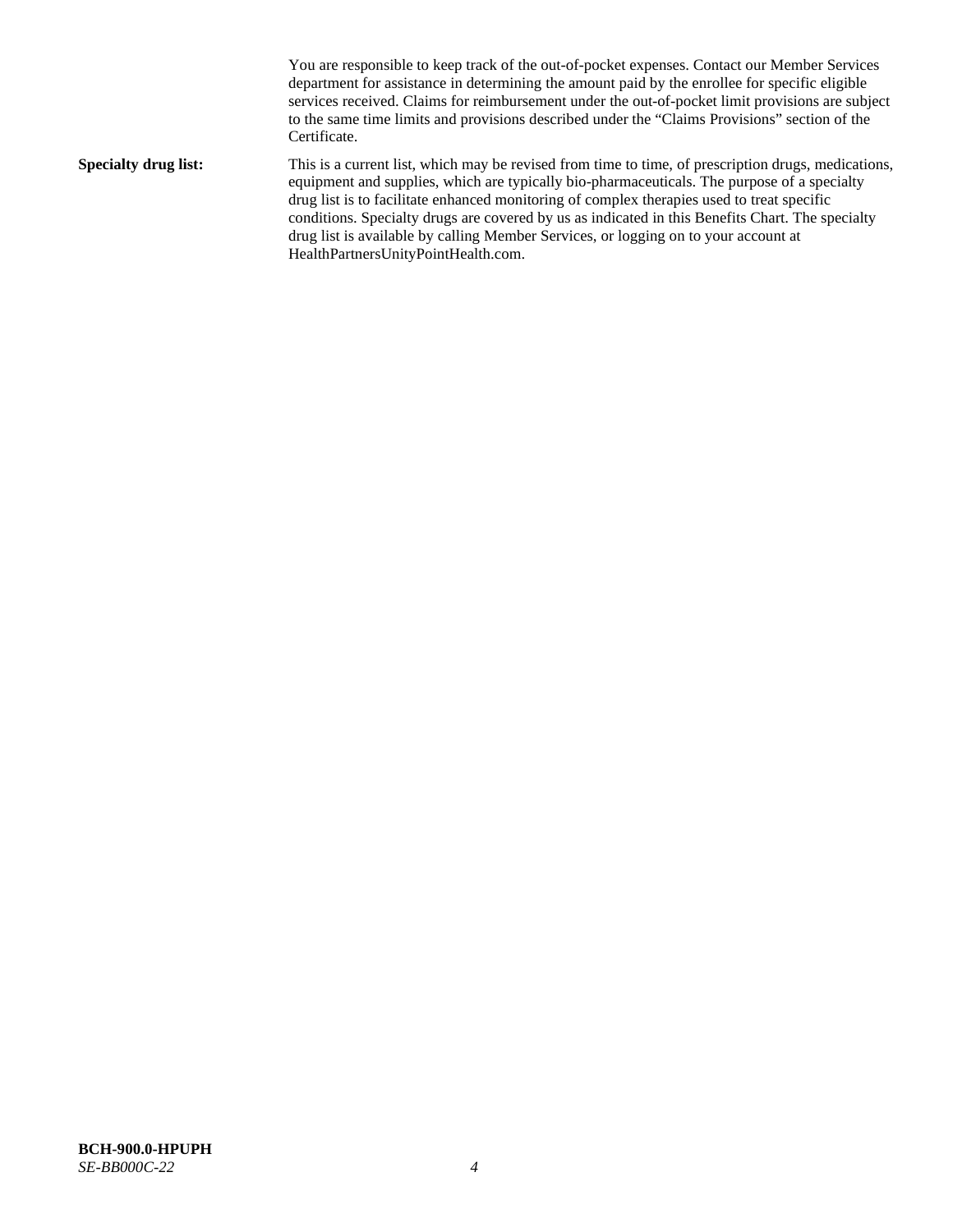## **DEDUCTIBLES, OUT-OF-POCKET LIMITS AND LIFETIME MAXIMUMS**

#### **Individual calendar year deductible**

| <b>Network Benefits</b> | <b>Non-Network Benefits</b> |
|-------------------------|-----------------------------|
| \$500                   | \$10,000                    |

#### **Family calendar year deductible**

| <b>Network Benefits</b> | <b>Non-Network Benefits</b> |
|-------------------------|-----------------------------|
| \$1,000                 | \$20,000                    |

Separate deductibles must be satisfied under the Network Benefits and Non-Network Benefits.

Your plan has an embedded deductible. This means once an insured meets the individual deductible, the plan begins paying benefits for that person. If two or more members of the family meet the family deductible, the plan begins paying benefits for all members of the family, regardless of whether each insured has met the individual deductible. However, an insured may not contribute more than the individual deductible toward the family deductible.

Any amounts paid or reimbursed by a third party, including but not limited to: point of service rebates, manufacturer coupons, manufacturer debit cards or other forms of direct reimbursement to an insured for a product or service, will not apply toward your deductible, to the extent permitted under state and federal law.

### **Individual calendar year out-of-pocket limit**

| <b>Network Benefits</b> | <b>Non-Network Benefits</b> |
|-------------------------|-----------------------------|
| \$3,500                 | \$30,000                    |

### **Family calendar year out-of-pocket limit**

| <b>Network Benefits</b> | <b>Non-Network Benefits</b> |
|-------------------------|-----------------------------|
| \$7,000                 | \$60,000                    |

Separate out-of-pocket limits must be satisfied under the Network Benefits and Non-Network Benefits.

Non-Network Benefits above the usual and customary charge will not apply toward the individual or family out-of-pocket limit.

Non-Network Benefits for transplant surgery do not apply to the out-of-pocket limit.

Any amounts paid or reimbursed by a third party, including but not limited to: point of service rebates, manufacturer coupons, manufacturer debit cards or other forms of direct reimbursement to an insured for a product or service, will not apply as an out-ofpocket expense, to the extent permitted under state and federal law.

#### **Lifetime maximum benefit for bariatric surgery**

| <b>Network Benefits</b> | <b>Non-Network Benefits</b> |
|-------------------------|-----------------------------|
| Jnlimited.              | \$5,000                     |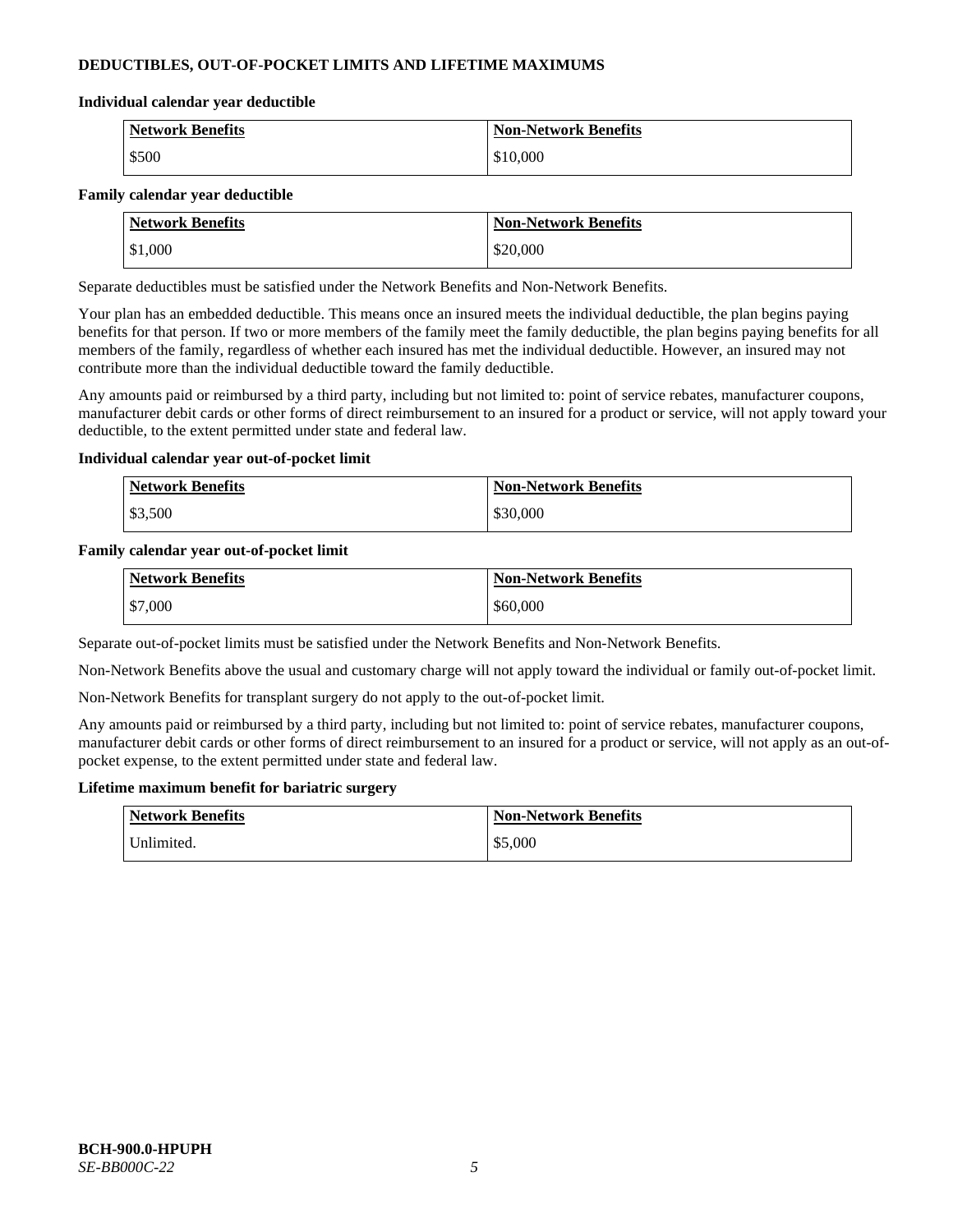# **AMBULANCE AND MEDICAL TRANSPORTATION**

### **Covered Services:**

We cover ambulance and medical transportation for medical emergencies.

We also cover medically necessary, non-emergency ground and air medical transportation if it meets our coverage criteria.

Under the No Surprises Act, non-network air ambulance providers may not bill patients for more than their cost-sharing responsibility for the corresponding Network service.

Covered services and supplies are based on established medical policies, which are subject to periodic review and modification by the medical or dental directors. These medical policies (medical coverage criteria) and applicable prior authorization requirements are available by calling Member Services, or logging on to your account at [HealthPartnersUnityPointHealth.com.](https://www.healthpartnersunitypointhealth.com/)

| <b>Network Benefits</b>      | <b>Non-Network Benefits</b> |
|------------------------------|-----------------------------|
| 70% of the charges incurred. | See Network Benefits.       |

### **Not Covered:**

See "Services Not Covered" in the Group Certificate.

# **BEHAVIORAL HEALTH SERVICES**

### **Covered Services:**

Covered services are based on established medical policies, which are subject to periodic review and modification by the medical directors. These medical policies (medical coverage criteria) are available by calling Member Services, or logging on to your account at [HealthPartnersUnityPointHealth.com.](https://www.healthpartnersunitypointhealth.com/)

### **Mental health services**

We cover services for mental health diagnoses as described in the Diagnostic and Statistical Manual of Mental Disorders – Fifth Edition (DSM-5) (most recent edition).

**Outpatient services including intensive outpatient and day treatment services:** We cover medically necessary outpatient professional mental health services for evaluation, crisis intervention, and treatment of mental health disorders.

A comprehensive diagnostic assessment will be used as the basis for a determination by a mental health professional, concerning the appropriate treatment and the extent of services required.

Outpatient services we cover for a diagnosed mental health condition include the following:

- Individual, group, family, and multi-family therapy;
- Medication management provided by a physician, certified nurse practitioner, or physician's assistant;
- Psychological testing services for the purposes of determining the differential diagnoses and treatment planning for patients currently receiving behavioral health services;
- Day treatment and intensive outpatient services in a licensed program;
- Partial hospitalization services in a licensed hospital or community mental health center;
- Psychotherapy and nursing services provided in the home if authorized by us; and
- Treatment for gender dysphoria.

| <b>Network Benefits</b>                                                                                                               | <b>Non-Network Benefits</b>  |
|---------------------------------------------------------------------------------------------------------------------------------------|------------------------------|
| 100% of the charges incurred, subject to your<br>copayment of \$25 per visit.<br>Deductible does not apply.                           | 50% of the charges incurred. |
| For family therapy, only one copayment will be<br>charged, regardless of the number of insureds primarily<br>involved in the therapy. |                              |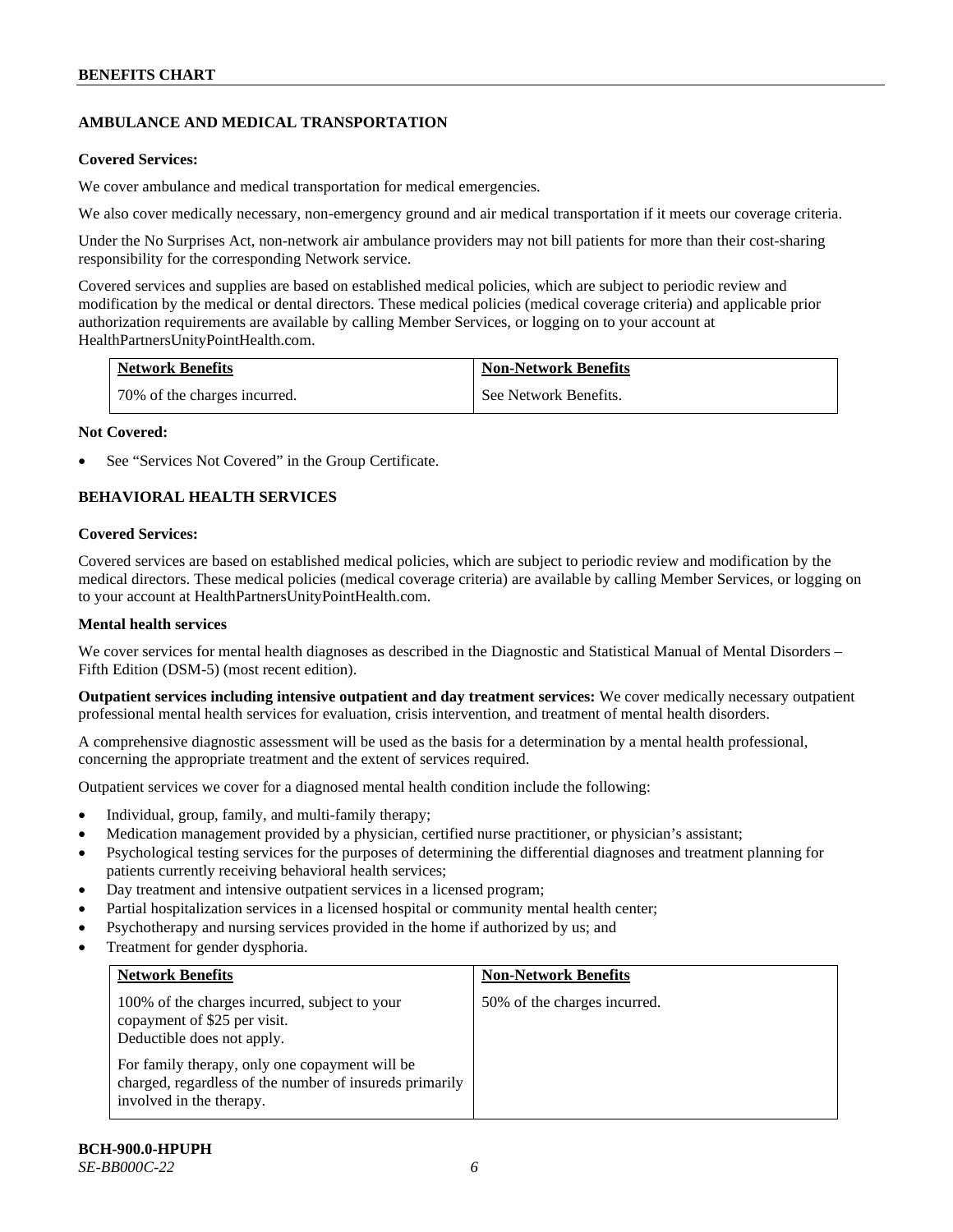### **Group therapy**

| <b>Network Benefits</b>                                                                                     | <b>Non-Network Benefits</b>  |
|-------------------------------------------------------------------------------------------------------------|------------------------------|
| 100% of the charges incurred, subject to your<br>copayment of \$10 per visit.<br>Deductible does not apply. | 50% of the charges incurred. |

### **Inpatient services, including mental health residential treatment services:** We cover the following:

- Medically necessary inpatient services in a hospital and professional services for treatment of mental health disorders. Medical stabilization is covered under inpatient hospital services in the "Hospital and Skilled Nursing Facility Services" section; and
- Medically necessary mental health residential treatment services. This care must be authorized by us and provided by a hospital or residential behavioral health treatment facility licensed by the local state or Department of Health and Human Services. Services not covered under this benefit include halfway houses, group homes, extended care facilities, shelter services, correctional services, detention services, transitional services, group residential services, foster care services and wilderness programs.

| <b>Network Benefits</b>      | <b>Non-Network Benefits</b>  |
|------------------------------|------------------------------|
| 70% of the charges incurred. | 50% of the charges incurred. |

### **Substance use disorder (SUD) services**

We cover medically necessary services for assessments by a licensed alcohol and drug counselor and treatment of substance use disorders as defined in the latest edition of the DSM-5.

**Outpatient services, including intensive outpatient and day treatment services:** We cover medically necessary outpatient professional services for the diagnosis and treatment of substance use disorder. Substance use disorder treatment services must be provided by a program licensed by the local Department of Health and Human Services.

Outpatient services we cover for a diagnosed substance use disorder include the following:

- Individual, group, family, and multi-family therapy provided in an office setting;
- Opiate replacement therapy including methadone and buprenorphine treatment; and
- Day treatment and intensive outpatient services in a licensed program.

| <b>Network Benefits</b>                                                                                                                                                                                                                              | <b>Non-Network Benefits</b>  |
|------------------------------------------------------------------------------------------------------------------------------------------------------------------------------------------------------------------------------------------------------|------------------------------|
| 100% of the charges incurred, subject to your<br>copayment of \$25 per visit.<br>Deductible does not apply.<br>For family therapy, only one copayment will be<br>charged, regardless of the number of insureds primarily<br>involved in the therapy. | 50% of the charges incurred. |

**Inpatient services:** We cover the following:

- Medically necessary inpatient services in a hospital or primary residential treatment in a licensed substance use disorder treatment center. Primary residential treatment is an intensive residential treatment program of limited duration, typically 30 days or less.
- Services provided in a hospital that is licensed by the local state and accredited by Medicare; and
- Detoxification services in a hospital or community detoxification facility if it is licensed by the local Department of Health and Human Services.

| <b>Network Benefits</b>      | <b>Non-Network Benefits</b>  |
|------------------------------|------------------------------|
| 70% of the charges incurred. | 50% of the charges incurred. |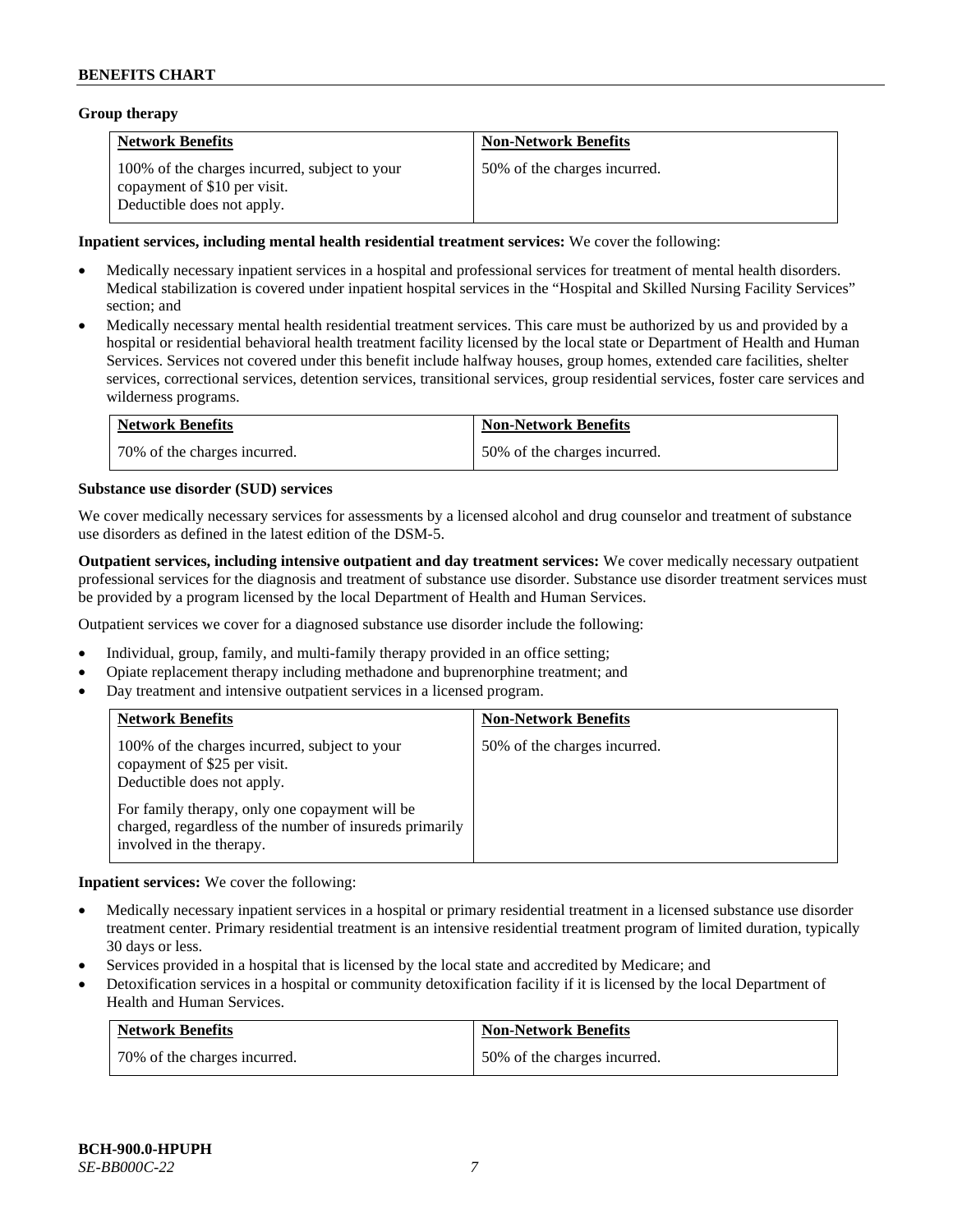## **Not Covered:**

See "Services Not Covered" in the Group Certificate.

## **CHIROPRACTIC SERVICES**

## **Covered Services:**

We cover chiropractic services for rehabilitative care. Chiropractic services are adjustments to any abnormal articulations of the human body, especially those of the spinal column, for the purpose of giving freedom of action to impinged nerves that may cause pain or deranged function.

Massage therapy which is performed in conjunction with other treatment/modalities by a chiropractor, is part of a prescribed treatment plan and is not billed separately is covered.

| <b>Network Benefits</b>                                                                                     | <b>Non-Network Benefits</b>  |
|-------------------------------------------------------------------------------------------------------------|------------------------------|
| 100% of the charges incurred, subject to your<br>copayment of \$25 per visit.<br>Deductible does not apply. | 50% of the charges incurred. |

### **Not Covered:**

- Massage therapy for the purpose of comfort or convenience of the insured.
- See "Services Not Covered" in the Group Certificate.

# **CLINICAL TRIALS**

### **Covered Services:**

We cover certain routine services if you participate in a Phase I, Phase II, Phase III or Phase IV clinical trial that is conducted in relation to the prevention, detection, or treatment of cancer or other life-threatening disease or condition as defined in the Affordable Care Act. We cover routine patient costs for services that would be eligible under this Benefits Chart if the service were provided outside of a clinical trial.

| <b>Network Benefits</b>                              | <b>Non-Network Benefits</b>                          |
|------------------------------------------------------|------------------------------------------------------|
| Coverage level is same as corresponding Network      | Coverage level is same as corresponding Non-Network  |
| Benefits, depending on type of service provided such | Benefits, depending on type of service provided such |
| as Office Visits for Illness or Injury, Inpatient or | as Office Visits for Illness or Injury, Inpatient or |
| <b>Outpatient Hospital Services.</b>                 | <b>Outpatient Hospital Services.</b>                 |

### **Not Covered:**

- The investigative item, device or service itself.
- Items or services that are provided solely to satisfy data collection and analysis needs and that are not used in the direct clinical management of the patient.
- A service that is clearly inconsistent with widely accepted and established standards of care for a particular diagnosis.
- See "Services Not Covered" in the Group Certificate.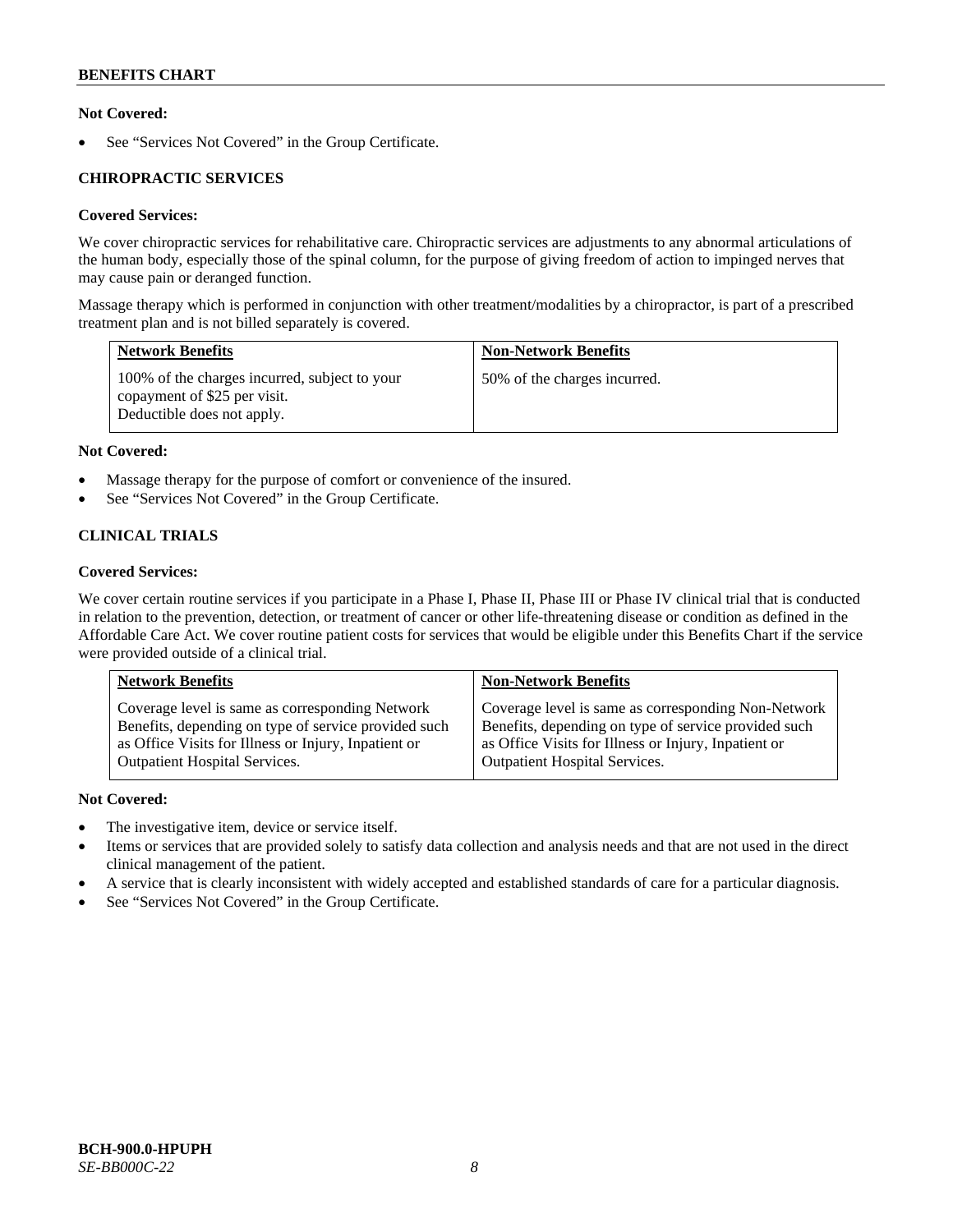## **DENTAL SERVICES**

### **Covered Services:**

We cover services as described below.

**Accidental dental services:** We cover dentally necessary services to treat and restore damage done to sound, natural, unrestored teeth as a result of an accidental injury. Coverage is for damage caused by external trauma to face and mouth only, not for cracked or broken teeth which result from biting or chewing. We cover restorations, root canals, crowns and replacement of teeth lost that are directly related to the accident in which the insured was involved. We cover initial exams, xrays, and palliative treatment including extractions, and other oral surgical procedures directly related to the accident. Subsequent treatment must be initiated within the specified timeframe and must be directly related to the accident. We do not cover restoration and replacement of teeth that are not "sound and natural" at the time of the accident.

Full mouth rehabilitation to correct occlusion (bite) and malocclusion (misaligned teeth not due to the accident) are not covered.

When an implant-supported dental prosthetic treatment is pursued, the accidental dental benefit will be applied to the prosthetic procedure. Benefits are limited to the amount that would be paid toward the placement of a removable dental prosthetic appliance that could be used in the absence of implant treatment. Care must be provided or pre-authorized by a network dentist.

| <b>Network Benefits</b>      | <b>Non-Network Benefits</b>  |
|------------------------------|------------------------------|
| 70% of the charges incurred. | 50% of the charges incurred. |

For all accidental dental services, treatment and/or restoration must be initiated within six months of the date of the injury. Coverage is limited to the initial course of treatment and/or initial restoration. Services must be provided within 24 months of the date of injury to be covered.

### **Medical referral dental services**

**Medically necessary outpatient dental services:** We cover medically necessary outpatient dental services. Coverage is limited to dental services required for treatment of an underlying medical condition, e.g., removal of teeth to complete radiation treatment for cancer of the jaw, cysts and lesions.

| <b>Network Benefits</b>                                                                                     | <b>Non-Network Benefits</b>  |
|-------------------------------------------------------------------------------------------------------------|------------------------------|
| 100% of the charges incurred, subject to your<br>copayment of \$25 per visit.<br>Deductible does not apply. | 50% of the charges incurred. |

**Medically necessary hospitalization and anesthesia for dental care:** We cover medically necessary hospitalization and anesthesia for dental care. This is limited to charges incurred by an insured who: (1) is a child under age five; (2) is severely disabled; (3) has a medical condition, and requires hospitalization or general anesthesia for dental care treatment; or (4) is a child between age five and 12 and care in dental offices has been attempted unsuccessfully and usual methods of behavior modification have not been successful, or when extensive amounts of restorative care, exceeding four appointments, are required. The requirement of a hospital setting must be due to an insured's underlying medical condition. Coverage is limited to facility and anesthesia charges. Anesthesia is covered in a hospital or a dental office. Oral surgeon/dentist professional fees are not covered. The following are examples, though not all-inclusive, of medical conditions which may require hospitalization for dental services: severe asthma, severe airway obstruction or hemophilia. Hospitalization required due to the behavior of the insured or due to the extent of the dental procedure is not covered.

| <b>Network Benefits</b>      | <b>Non-Network Benefits</b>  |
|------------------------------|------------------------------|
| 70% of the charges incurred. | 50% of the charges incurred. |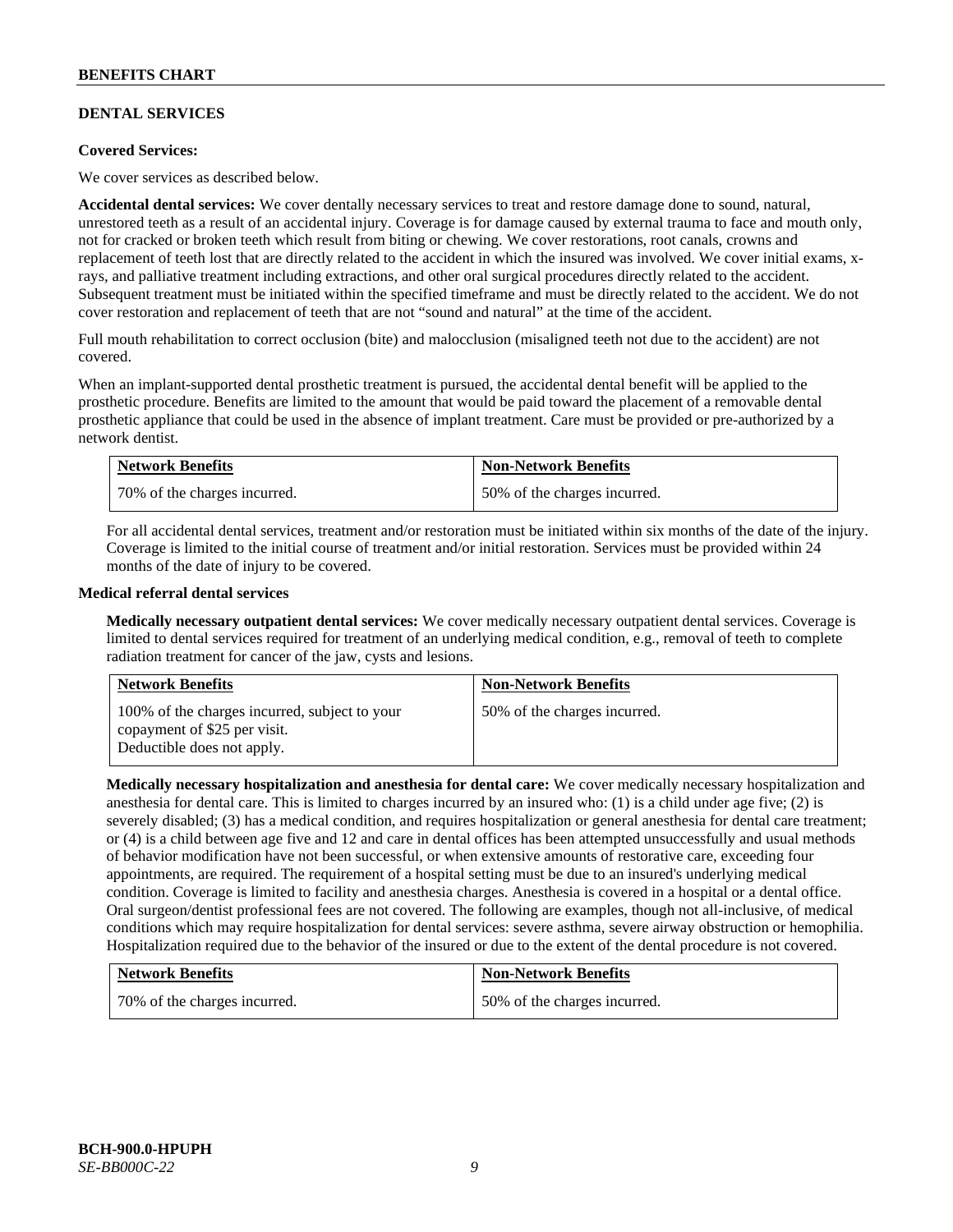**Medical complications of dental care:** We cover medical complications of dental care. Treatment must be medically necessary care and related to medical complications of non-covered dental care, including complications of the head, neck, or substructures.

| <b>Network Benefits</b>                                                                                     | <b>Non-Network Benefits</b>  |
|-------------------------------------------------------------------------------------------------------------|------------------------------|
| 100% of the charges incurred, subject to your<br>copayment of \$25 per visit.<br>Deductible does not apply. | 50% of the charges incurred. |

**Oral surgery:** We cover oral surgery. Coverage is limited to treatment of medical conditions requiring oral surgery, such as treatment of oral neoplasm, non-dental cysts, fracture of the jaws, trauma of the mouth and jaws, and any other oral surgery procedures provided as medically necessary dental services.

| <b>Network Benefits</b>                                                                                     | <b>Non-Network Benefits</b>  |
|-------------------------------------------------------------------------------------------------------------|------------------------------|
| 100% of the charges incurred, subject to your<br>copayment of \$25 per visit.<br>Deductible does not apply. | 50% of the charges incurred. |

**Treatment of cleft lip and cleft palate of a dependent child:** We cover treatment of cleft lip and cleft palate of a dependent child to age 26, including orthodontic treatment and oral surgery directly related to the cleft. Benefits are limited to inpatient or outpatient expenses arising from medical and dental treatment that was scheduled or initiated prior to the dependent turning age 19. Dental services which are not required for the treatment of cleft lip or cleft palate are not covered. If a dependent child covered under the Certificate is also covered under a dental plan which includes orthodontic services, that dental plan shall be considered primary for the necessary orthodontic services. Oral appliances are subject to the same copayment, conditions and limitations as durable medical equipment.

| <b>Network Benefits</b>                                                                                     | <b>Non-Network Benefits</b>  |
|-------------------------------------------------------------------------------------------------------------|------------------------------|
| 100% of the charges incurred, subject to your<br>copayment of \$25 per visit.<br>Deductible does not apply. | 50% of the charges incurred. |

**Treatment of temporomandibular disorder (TMD) and craniomandibular disorder (CMD):** We cover surgical and nonsurgical treatment of temporomandibular disorder (TMD) and craniomandibular disorder (CMD), which is medically necessary care. Dental services which are not required to directly treat TMD or CMD are not covered.

| <b>Network Benefits</b>                                                                                     | <b>Non-Network Benefits</b>  |
|-------------------------------------------------------------------------------------------------------------|------------------------------|
| 100% of the charges incurred, subject to your<br>copayment of \$25 per visit.<br>Deductible does not apply. | 50% of the charges incurred. |

### **Not Covered:**

- Dental treatment, procedures or services not listed in this Benefits Chart.
- Accident related dental services if treatment is (1) provided to teeth which are not sound and natural, (2) to teeth which have been restored, (3) initiated beyond six months from the date of the injury, (4) received beyond the initial treatment or restoration or (5) received beyond 24 months from the date of injury.
- Oral surgery to remove wisdom teeth, except as stated in the pediatric dental amendment.
- Orthognathic treatment or procedures and all related services.
- See "Services Not Covered" in the Group Certificate.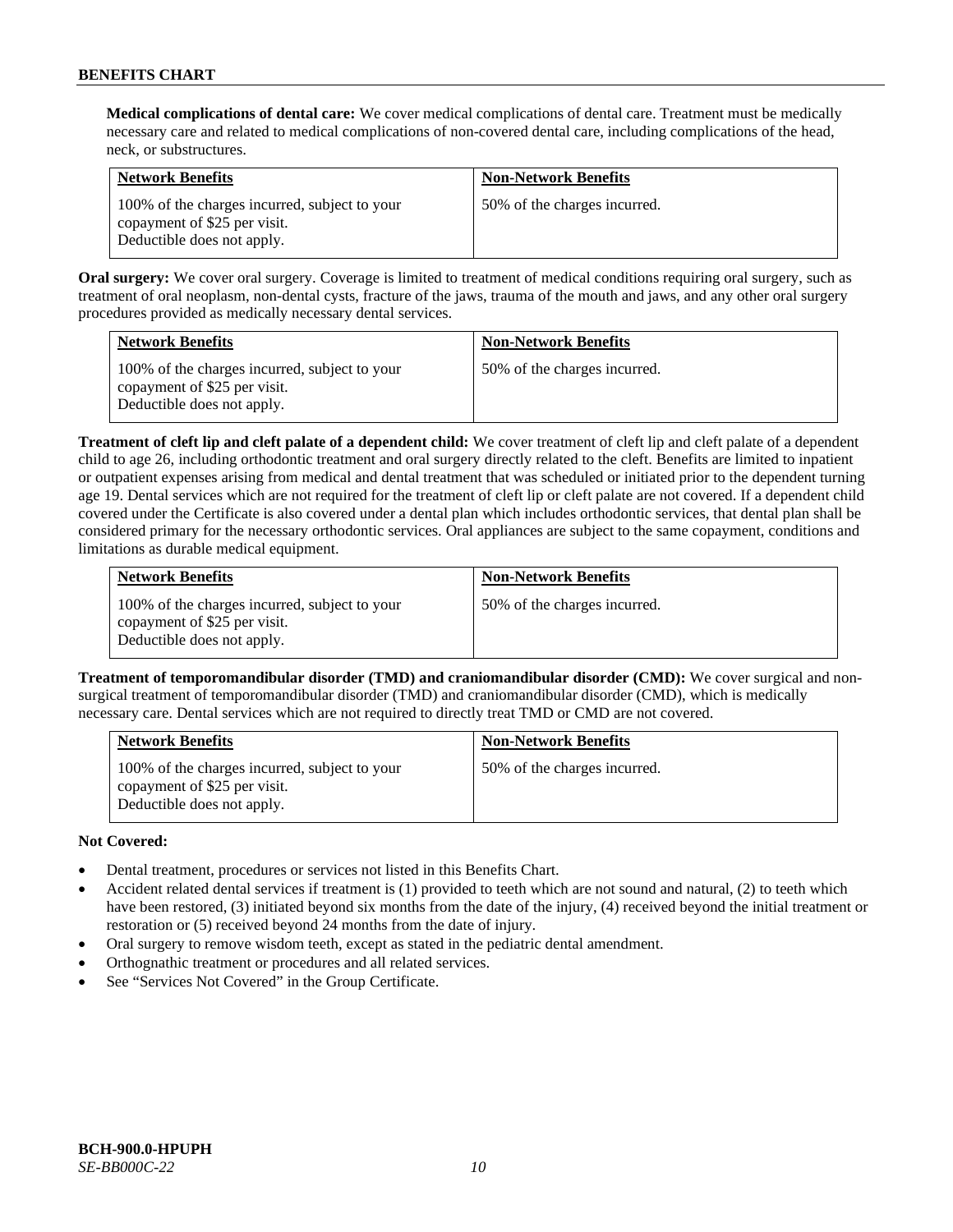## **DIABETES AND HYPERTENSION DISEASE MANAGEMENT PROGRAM**

## **Covered Services:**

If you meet criteria for coverage, you may qualify for the diabetes and/or hypertension disease management program.

The program covers group health coaching which focuses on weight loss, exercise, behavior modification and health education through Omada Health.

| Network Benefits                                            | <b>Non-Network Benefits</b> |
|-------------------------------------------------------------|-----------------------------|
| 100% of the charges incurred.<br>Deductible does not apply. | Not applicable.             |

### **Not Covered:**

See "Services Not Covered" in the Group Certificate.

# **DIABETIC EQUIPMENT AND SUPPLIES**

### **Covered Services:**

We cover physician prescribed medically appropriate and necessary drugs and supplies used in the management and treatment of diabetes for insureds with gestational, Type I or Type II diabetes including durable diabetic equipment and disposable supplies, as described below.

Certain items are only covered if your condition meets our coverage criteria and obtained through an authorized vendor. For more information on what we cover and any prior authorization requirements, call Member Services or log on to your account at [HealthPartnersUnityPointHealth.com.](https://www.healthpartnersunitypointhealth.com/)

Insulin and medications for diabetes are covered as outpatient drugs under the "Prescription Drug Services" section.

**Pumps and pump supplies.** These include diabetic insulin pumps, diabetic infusion pumps and infusion pump supplies such as infusion sets, tubing, connectors and syringe reservoirs.

| <b>Network Benefits</b>                                                                                              | <b>Non-Network Benefits</b>  |
|----------------------------------------------------------------------------------------------------------------------|------------------------------|
| Pumps received at a pharmacy:<br>70% of the charges incurred.<br>Deductible does not apply.                          | 50% of the charges incurred. |
| Pumps received from a non-pharmacy provider:<br>70% of the charges incurred if purchased from an<br>approved vendor. |                              |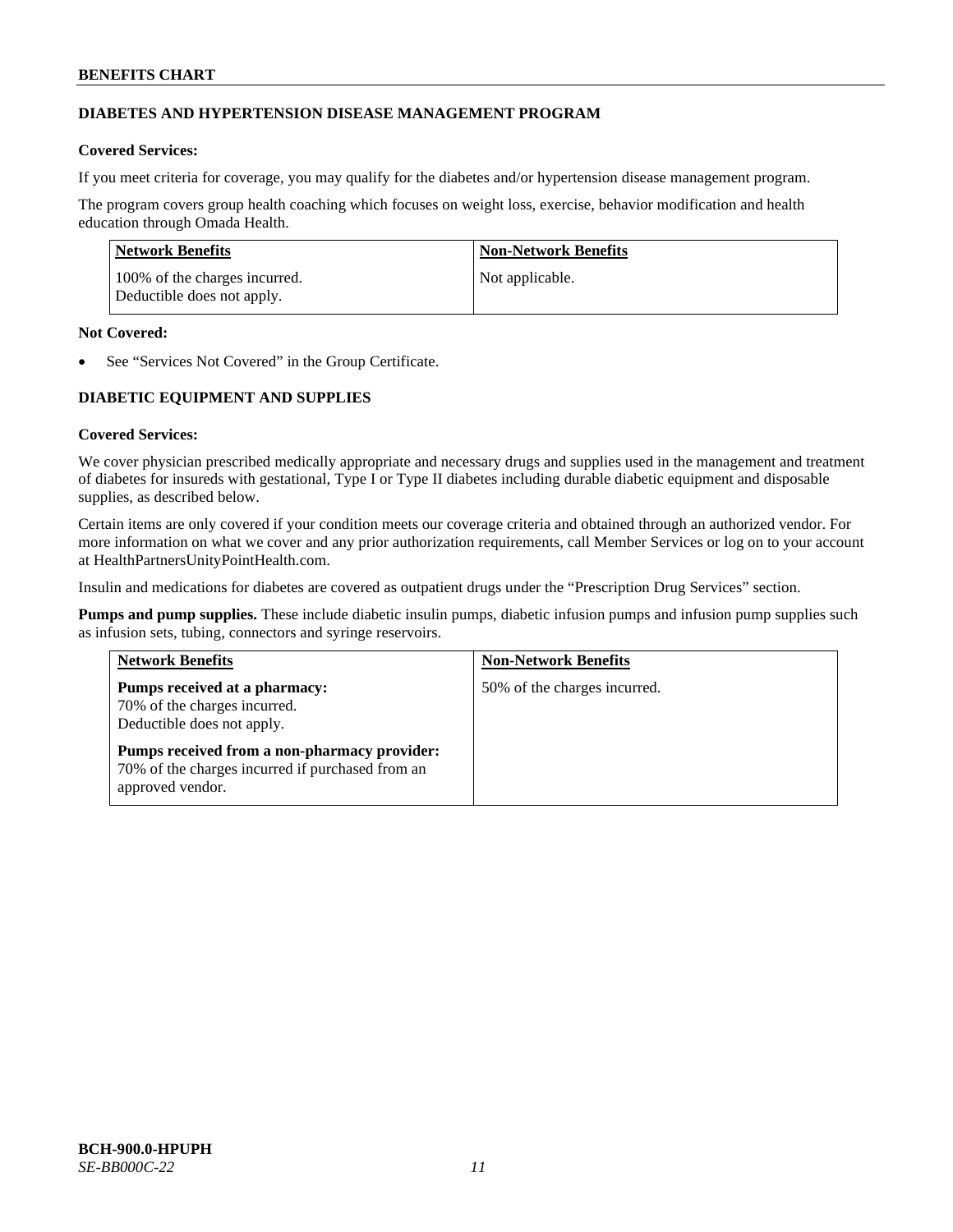#### **All other diabetic durable equipment and supplies**

**Durable diabetic equipment and supplies**. These include continuous glucose monitoring system (CGMS), transmitter, sensors and receivers, diabetic blood glucose monitors and control/calibrating solutions (for checking accuracy or testing equipment and test strips).

**Disposable diabetic supplies.** These are one-time use supplies, including syringes, lancets, lancet devices, blood and urine ketone test strips, and needles.

Certain diabetic supplies and equipment must be purchased at a pharmacy.

| <b>Network Benefits</b>                                                                                              | <b>Non-Network Benefits</b>  |
|----------------------------------------------------------------------------------------------------------------------|------------------------------|
| If received through a pharmacy:<br>70% of the charges incurred.<br>Deductible does not apply.                        | 50% of the charges incurred. |
| If received through a non-pharmacy provider:<br>70% of the charges incurred if purchased from an<br>approved vendor. |                              |

### **Limitations:**

- No more than a 93-day supply of diabetic supplies is covered and dispensed at a time.
- We require that certain diabetic supplies and equipment be purchased at a pharmacy.
- Diabetic supplies and equipment are limited to certain models and brands.
- Durable medical equipment and supplies must be obtained from or repaired by approved vendors.
- Covered services and supplies are based on established medical policies which are subject to periodic review and modification by the medical directors. Our coverage policy for diabetic supplies includes information on our required models and brands. These medical policies (medical coverage criteria) are available by calling Member Services, or logging on to your account a[t HealthPartnersUnityPointHealth.com.](https://www.healthpartnersunitypointhealth.com/)

### **Not Covered:**

- Replacement or repair of any covered items, if the items are (i) damaged or destroyed by misuse, abuse or carelessness, (ii) lost; or (iii) stolen.
- Duplicate or similar items.
- Labor and related charges for repair of any covered items which are more than the cost of replacement by an approved vendor.
- Batteries for monitors and equipment.
- Sales tax, mailing, delivery charges, service call charges.
- See "Services Not Covered" in the Group Certificate.

### **DIAGNOSTIC IMAGING SERVICES**

#### **Covered Services:**

We cover diagnostic imaging, when ordered by a provider and provided in a clinic or outpatient hospital facility.

To see the benefit level for inpatient hospital or skilled nursing facility services, see benefits under "Inpatient Hospital and Skilled Nursing Facility Services."

### **Outpatient magnetic resonance imaging (MRI) and computed tomography (CT)**

| <b>Network Benefits</b>      | <b>Non-Network Benefits</b>  |
|------------------------------|------------------------------|
| 70% of the charges incurred. | 50% of the charges incurred. |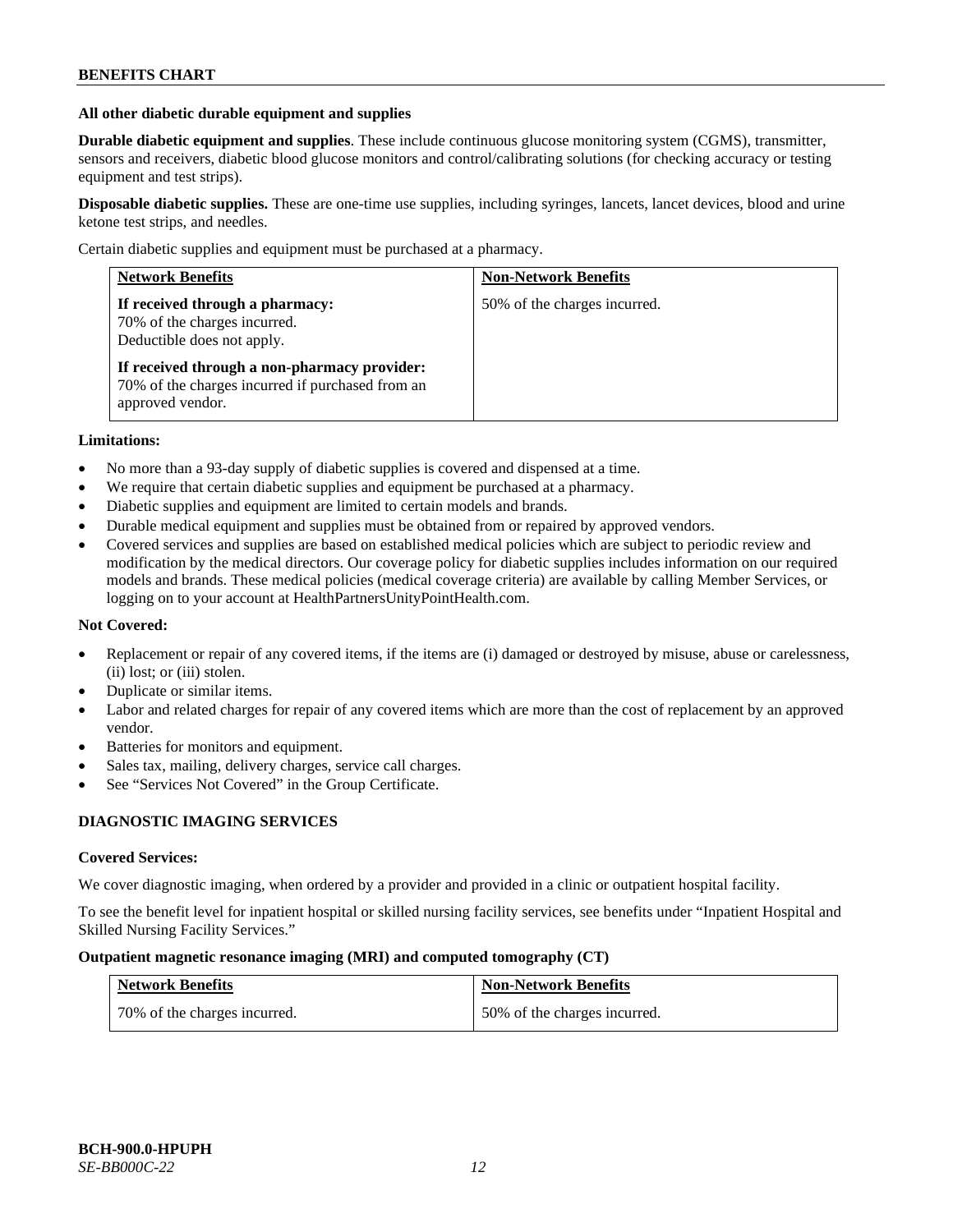### **All other outpatient diagnostic imaging services**

#### **Services for illness or injury**

| <b>Network Benefits</b>      | <b>Non-Network Benefits</b>  |
|------------------------------|------------------------------|
| 70% of the charges incurred. | 50% of the charges incurred. |

### **Preventive services (MRI/CT procedures are not considered preventive)**

Diagnostic imaging services associated with preventive services are covered at the benefit level shown in the "Preventive Services" section of this Benefits Chart.

### **Not Covered:**

See "Services Not Covered" in the Group Certificate.

# **DURABLE MEDICAL EQUIPMENT, PROSTHETICS, ORTHOTICS AND SUPPLIES**

### **Covered Services:**

We cover equipment and services, as described below.

We cover durable medical equipment and services, prosthetics, orthotics, and supplies, subject to the limitations below, including certain disposable supplies and enteral feedings.

We cover special dietary treatment for phenylketonuria (PKU) and oral amino acid based elemental formula if it meets our medical coverage criteria.

Diabetic equipment and supplies are covered under the "Diabetic Equipment and Supplies" section of this Benefits Chart.

### **Special dietary treatment for Phenylketonuria (PKU) if it meets our medical coverage criteria**

| <b>Network Benefits</b>                                    | <b>Non-Network Benefits</b>  |
|------------------------------------------------------------|------------------------------|
| 70% of the charges incurred.<br>Deductible does not apply. | 50% of the charges incurred. |

### **Oral amino acid based elemental formula if it meets our medical coverage criteria**

| <b>Network Benefits</b>      | <b>Non-Network Benefits</b>  |
|------------------------------|------------------------------|
| 70% of the charges incurred. | 50% of the charges incurred. |

#### **Prosthetic limb devices to replace in whole or in part, an arm or leg**

| <b>Network Benefits</b>                                    | <b>Non-Network Benefits</b>  |
|------------------------------------------------------------|------------------------------|
| 80% of the charges incurred.<br>Deductible does not apply. | 50% of the charges incurred. |

#### **All other durable medical equipment, prosthetics, orthotics and supplies**

| <b>Network Benefits</b>        | <b>Non-Network Benefits</b>  |
|--------------------------------|------------------------------|
| 1 70% of the charges incurred. | 50% of the charges incurred. |

#### **Limitations:**

Coverage of durable medical equipment is limited by the following:

- Payment will not exceed the cost of an alternate piece of equipment or service that is effective and medically necessary.
- For prosthetic benefits, other than oral appliances for cleft lip and cleft palate, payment will not exceed the cost of an alternate piece of equipment or service that is effective, medically necessary and enables insureds to conduct standard activities of daily living.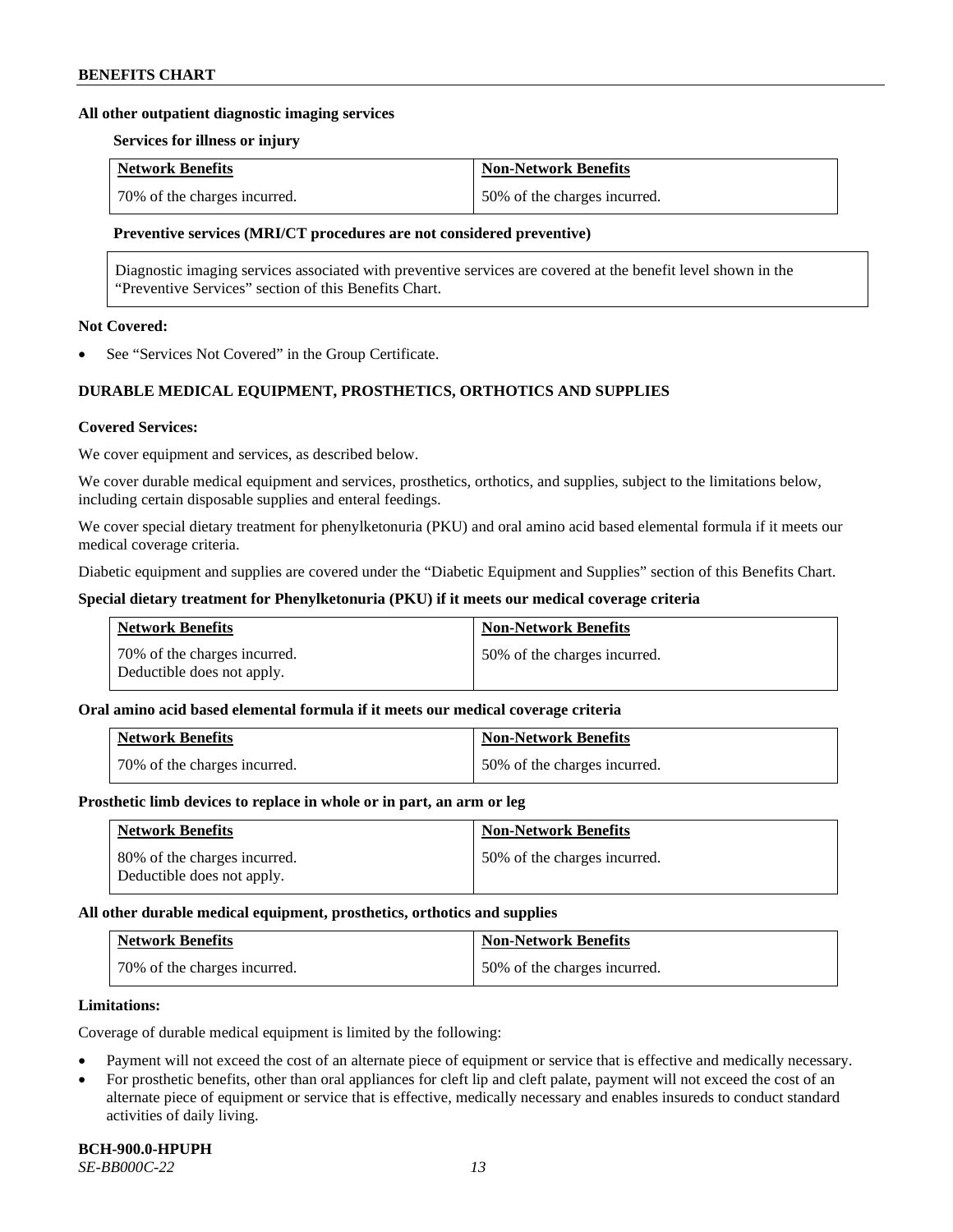- We reserve the right to determine if an item will be approved for rental vs. purchase.
- Durable medical equipment and supplies must be obtained from or repaired by approved vendors.
- Covered services and supplies are based on established medical policies which are subject to periodic review and modification by the medical or dental directors. Our coverage policy for diabetic supplies includes information on our required models and brands. These medical policies (medical coverage criteria) are available by calling Member Services, or logging on to your account at [HealthPartnersUnityPointHealth.com.](https://www.healthpartnersunitypointhealth.com/)

# **Not Covered:**

Items which are not eligible for coverage include, but are not limited to:

- Replacement or repair of any covered items, if the items are (i) damaged or destroyed by misuse, abuse or carelessness, (ii) lost; or (iii) stolen.
- Duplicate or similar items.
- Labor and related charges for repair of any covered items which are more than the cost of replacement by an approved vendor.
- Sales tax, mailing, delivery charges, service call charges.
- Items which are primarily educational in nature or for hygiene, vocation, comfort, convenience or recreation.
- Communication aids or devices: equipment to create, replace or augment communication abilities including, but not limited to, speech processors, receivers, communication boards, or computer or electronic assisted communication.
- Hearing aids (implantable and external, including osseointegrated or bone anchored) and their fitting. This exclusion does not apply to cochlear implants.
- Eyeglasses, contact lenses and their fitting, measurement and adjustment, except as specifically described in this Benefits Chart.
- Hair prostheses (wigs).
- Household equipment which primarily has customary uses other than medical, such as, but not limited to, exercise cycles, air purifiers, central or unit air conditioners, water purifiers, non-allergenic pillows, mattresses or waterbeds.
- Household fixtures including, but not limited to, escalators or elevators, ramps, swimming pools and saunas.
- Modifications to the structure of the home including, but not limited to, wiring, plumbing or charges for installation of equipment.
- Vehicle, car or van modifications including, but not limited to, hand brakes, hydraulic lifts and car carrier.
- Rental equipment while owned equipment is being repaired by non-contracted vendors, beyond one month rental of medically necessary equipment.
- Other equipment and supplies, including but not limited to assistive devices, that we determine are not eligible for coverage.
- See "Services Not Covered" in the Group Certificate.

# **EMERGENCY AND URGENTLY NEEDED CARE SERVICES**

### **Covered Services:**

We cover services for emergency care and urgently needed care if the services are otherwise eligible for coverage under this Benefits Chart.

**Urgently needed care.** These are services to treat an unforeseen illness or injury, which are required in order to prevent a serious deterioration in your health, and which cannot be delayed until the next available clinic or office hours.

### **Urgently needed care at clinics**

| <b>Network Benefits</b>                                                                                     | <b>Non-Network Benefits</b> |
|-------------------------------------------------------------------------------------------------------------|-----------------------------|
| 100% of the charges incurred, subject to your<br>copayment of \$25 per visit.<br>Deductible does not apply. | See Network Benefits.       |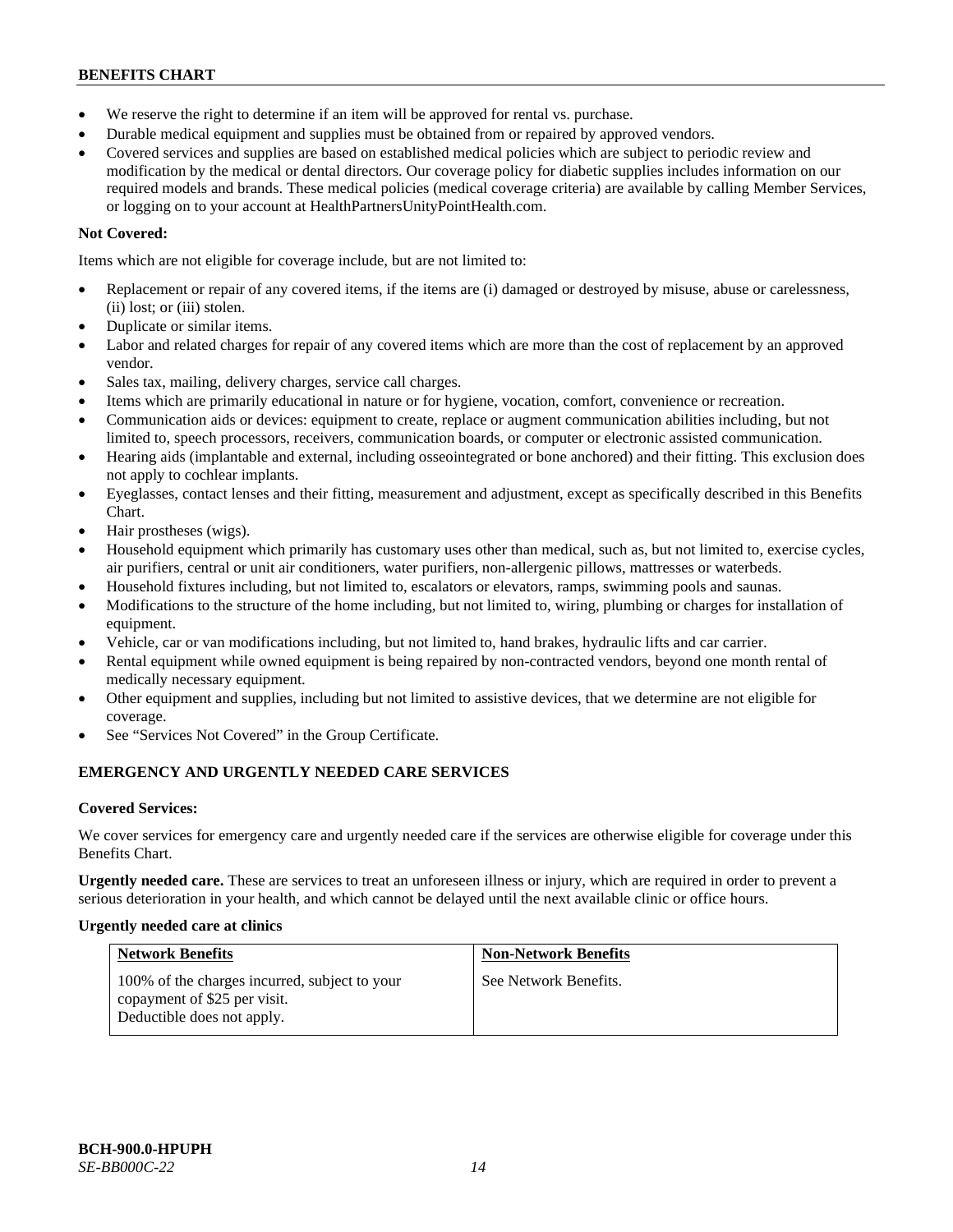**Emergency care.** These are services to treat: (1) the sudden, unexpected onset of illness or injury which, if left untreated or unattended until the next available clinic or office hours, would result in hospitalization, or (2) a condition requiring professional health services immediately necessary to preserve life or stabilize health, or with respect to a pregnant woman having contractions, that there is inadequate time to safely transfer the woman to another hospital for delivery or that a transfer may pose a threat to the health or safety of the woman or unborn child. Emergency care includes emergency services as defined in Division BB, Title I, Section 102 of the Consolidated Appropriations Act of 2021. Emergency care also includes an immediate response service available on a 24-hour, seven-day-a-week basis for each child, or person, having a psychiatric crisis, a mental health crisis, or a mental health emergency.

When reviewing claims for coverage of emergency services, our medical director will take into consideration a reasonable layperson's belief that the circumstances required immediate medical care that could not wait until the next working day or next available clinic appointment.

Under the No Surprises Act, Non-Network emergency care providers may not bill patients for more than their cost-sharing responsibility for the corresponding Network service

### **Emergency care in a hospital emergency room, including professional services of a physician**

| <b>Network Benefits</b>      | <b>Non-Network Benefits</b> |
|------------------------------|-----------------------------|
| 70% of the charges incurred. | See Network Benefits.       |

**Inpatient emergency care in a hospital, including post-stabilization services as required under the federal No Surprises Act and its implementing regulations**

| <b>Network Benefits</b>      | <b>Non-Network Benefits</b> |
|------------------------------|-----------------------------|
| 70% of the charges incurred. | See Network Benefits.       |

### **Not Covered:**

See "Services Not Covered" in the Group Certificate.

### **GENE THERAPY**

### **Covered Services:**

We cover gene therapy treatment that meets our current medical coverage criteria.

| <b>Network Benefits</b>                                                                                                                                                                                  | <b>Non-Network Benefits</b> |
|----------------------------------------------------------------------------------------------------------------------------------------------------------------------------------------------------------|-----------------------------|
| Coverage level is same as corresponding Network<br>Benefits, depending on type of service provided, such<br>as Office Visits for Illness or Injury, Inpatient or<br><b>Outpatient Hospital Services.</b> | No coverage.                |

#### **Limitations:**

- Gene therapy must be provided by a designated provider.
- Specific types of gene therapy are limited to therapies and conditions specified in our medical coverage criteria.

#### **Not Covered:**

See "Services Not Covered" in the Group Certificate.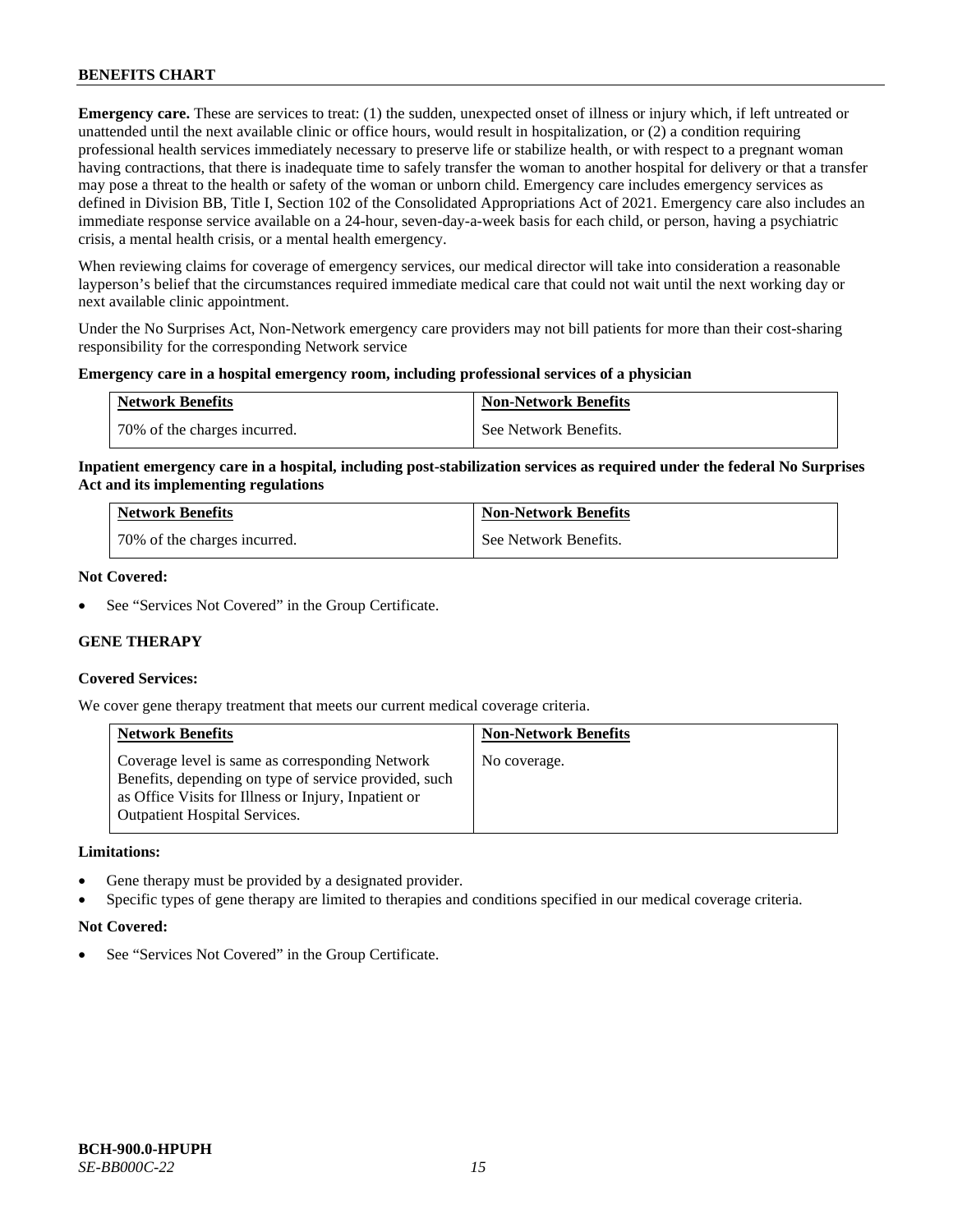# **HEALTH EDUCATION**

### **Covered Services:**

We cover education for preventive services and education for the management of chronic health problems (such as diabetes). Coverage includes medical nutrition therapy, that is provided by a certified, registered, or licensed health care professional working in a program consistent with the national standards of diabetes self-management education as established by the American Diabetes Association.

| <b>Network Benefits</b>                                     | <b>Non-Network Benefits</b>  |
|-------------------------------------------------------------|------------------------------|
| 100% of the charges incurred.<br>Deductible does not apply. | 50% of the charges incurred. |

### **Not Covered:**

See "Services Not Covered" in the Group Certificate.

### **HOME HEALTH SERVICES**

### **Covered Services:**

We cover the following services:

- Skilled nursing treatment in the home intended to provide a safe transition from other levels of care;
- Physical therapy, occupational therapy, speech therapy, respiratory therapy and other therapeutic services;
- Non-routine prenatal and postnatal services;
- Routine postnatal well child visits as described in the coverage criteria;
- Phototherapy services for newborns;
- Home health aide services and other eligible home health services when provided in your home if you are homebound (i.e., unable to leave home without considerable effort due to a medical condition). Lack of transportation does not constitute homebound status. For phototherapy services for newborns and high risk prenatal services, supplies and equipment are included;
- Total parenteral nutrition/intravenous ("TPN/IV") therapy, equipment, supplies and drugs in connection with IV therapy. IV line care kits are covered under Durable Medical Equipment. You do not need to be homebound to receive total parenteral nutrition/intravenous ("TPN/IV") therapy.
- Palliative care benefits. Palliative care includes symptom management, education and establishing goals of care. We waive the requirement that you be homebound for a limited number of home visits for palliative care (as shown in this Benefits Chart), if you have a life-threatening, non-curable condition which has a prognosis of survival of two years or less. Additional palliative care visits are eligible under the home health services benefit if you are homebound and meet all other requirements defined in this section.

Home health services are eligible and covered only when:

- medically necessary; and
- provided as rehabilitative care, terminal care or maternity care; and
- ordered by a physician, and included in the written home care plan.

# **Physical therapy, occupational therapy, speech therapy, respiratory therapy, home health aide services and palliative care**

| <b>Network Benefits</b>                                                                                     | <b>Non-Network Benefits</b>  |
|-------------------------------------------------------------------------------------------------------------|------------------------------|
| 100% of the charges incurred, subject to your<br>copayment of \$25 per visit.<br>Deductible does not apply. | 50% of the charges incurred. |

If more than one home health visit occurs in a day, a separate copayment applies to each. For example, if an occupational therapist and a physical therapist visit an insured in the same day, a separate copayment will be charged for each visit.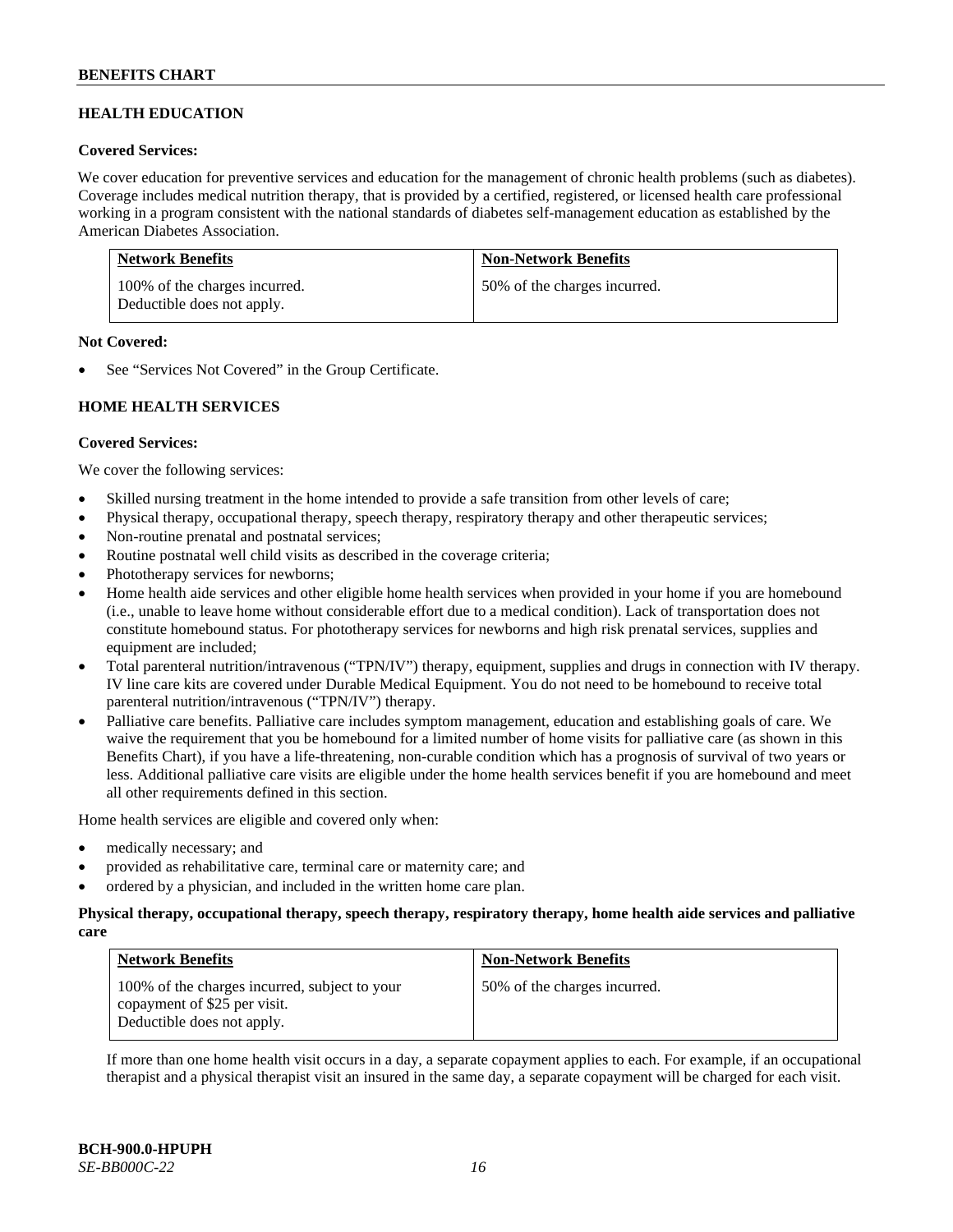### **TPN/IV therapy, skilled nursing services, non-routine prenatal/postnatal services and phototherapy**

| <b>Network Benefits</b>                                     | <b>Non-Network Benefits</b>  |
|-------------------------------------------------------------|------------------------------|
| 100% of the charges incurred.<br>Deductible does not apply. | 50% of the charges incurred. |

### **Routine postnatal well child visit**

| <b>Network Benefits</b>                                     | <b>Non-Network Benefits</b>  |
|-------------------------------------------------------------|------------------------------|
| 100% of the charges incurred.<br>Deductible does not apply. | 50% of the charges incurred. |

### **Limitations:**

- Home health services are not provided as a substitute for a primary caregiver in the home or as relief (respite) for a primary caregiver in the home. We will not reimburse family members or residents in your home for the above services.
- A service shall not be considered a skilled nursing service merely because it is performed by, or under the direct supervision of, a licensed nurse. Where a service (such as tracheotomy suctioning or ventilator monitoring) or like services, can be safely and effectively performed by a non-medical person (or self-administered), without the direct supervision of a licensed nurse, the service shall not be regarded as a skilled nursing service, whether or not a skilled nurse actually provides the service. The unavailability of a competent person to provide a non-skilled service shall not make it a skilled service when a skilled nurse provides it. Only the skilled nursing component of so-called "blended" services (i.e. services which include skilled and non-skilled components) are covered under this Benefits Chart.

### **Not Covered:**

- Financial or legal counseling services.
- Housekeeping or meal services in your home.
- Services provided by a family member or enrollee, or a resident in the enrollee's home.
- Vocational rehabilitation and recreational or educational therapy. Recreation therapy is therapy provided solely for the purpose of recreation, including but not limited to: (a) requests for physical therapy or occupational therapy to improve athletic ability, and (b) braces or guards to prevent sports injuries.
- See "Services Not Covered" in the Group Certificate.

# **HOSPICE SERVICES**

### **Applicable definitions:**

**Part-time.** This is up to two hours of service per day, more than two hours is considered continuous care.

**Continuous care.** This is from two to twelve hours of service per day provided by a registered nurse, licensed practical nurse, or home health aide, during a period of crisis in order to maintain a terminally ill patient at home.

**Appropriate facility.** This is a nursing home, hospice residence, or other inpatient facility.

**Custodial care related to hospice services.** This means providing assistance in the activities of daily living and the care needed by a terminally ill patient which can be provided by primary caregiver (i.e., family member or friend) who is responsible for the patient's home care.

### **Covered Services:**

**Hospice program.** We cover the services described below if you are terminally ill and accepted as a hospice program participant. You must meet the eligibility requirements of the program, and elect to receive services through the hospice program. If you elect to receive hospice services, you do so in lieu of curative treatment for your terminal illness for the period you are enrolled in the hospice program.

**Eligibility:** In order to be eligible to be enrolled in the hospice program, you must: (1) be a terminally ill patient (prognosis of six months or less); (2) have chosen a palliative treatment focus (i.e., emphasizing comfort and supportive services rather than treatment attempting to cure the disease or condition); and (3) continue to meet the terminally ill prognosis as reviewed by our medical director or his or her designee over the course of care. You may withdraw from the hospice program at any time.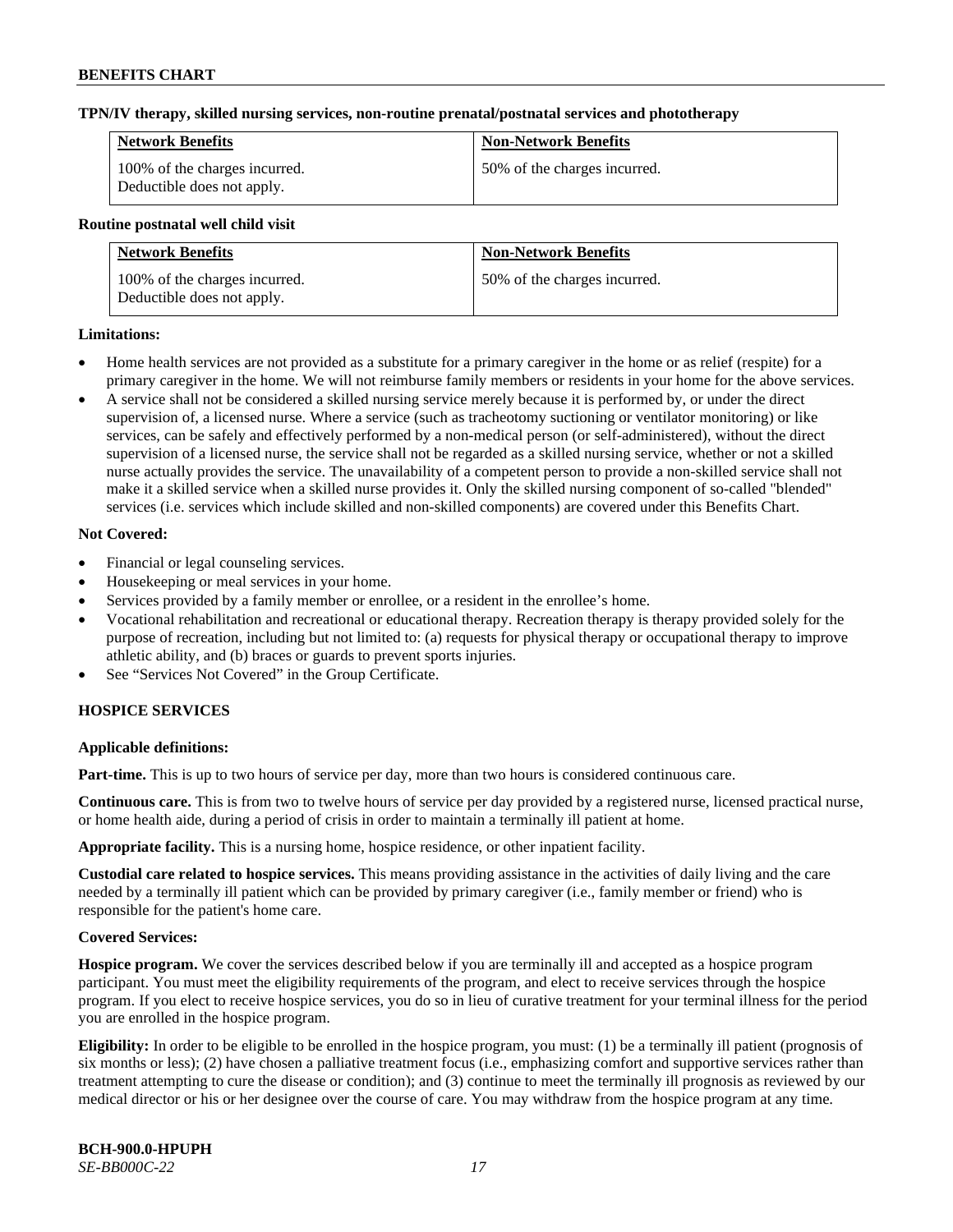**Eligible services:** Hospice services include the following services provided in accordance with an approved hospice treatment plan.

- Inpatient services: We cover inpatient services in a hospice facility.
- Home health services:
	- o Part-time care provided in your home by an interdisciplinary hospice team (which may include a physician, nurse, social worker, and spiritual counselor) and medically necessary home health services are covered.
	- o One or more periods of continuous care in your home or in a setting which provides day care for pain or symptom management, when medically necessary, will be covered.
- Other services:
	- o Respite care is covered for care in your home or in an appropriate facility, to give your primary caregivers (i.e., family members or friends) rest and/or relief when necessary in order to maintain a terminally ill patient at home.
	- o Medically necessary medications for pain and symptom management.
	- o Semi-electric hospital beds and other durable medical equipment are covered.
	- o Emergency and non-emergency care is covered.

| <b>Network Benefits</b>      | <b>Non-Network Benefits</b>  |
|------------------------------|------------------------------|
| 70% of the charges incurred. | 50% of the charges incurred. |

Respite care is limited to five episodes, up to five days per episode. Inpatient hospice services are limited to 15 days per lifetime.

### **Not Covered:**

- Financial or legal counseling services.
- Housekeeping or meal services in your home.
- Custodial or maintenance care related to hospice services, whether provided in the home or in a nursing home.
- Any service not specifically described as covered services under this hospice services benefits.
- Any services provided by members of your family or residents in your home.
- See "Services Not Covered" in the Group Certificate.

### **HOSPITAL AND SKILLED NURSING FACILITY SERVICES**

#### **Covered Services:**

We cover services as described below.

#### **Medical or surgical hospital services**

**Inpatient hospital services:** We cover the following medical or surgical services, for the treatment of acute illness or injury, which require the level of care only provided in an acute care facility. These services must be authorized by a physician.

Inpatient hospital services include: room and board; the use of operating or maternity delivery rooms; intensive care facilities; newborn nursery facilities; general nursing care, anesthesia, laboratory and diagnostic imaging services, reconstructive surgery, radiation therapy, physical therapy, prescription drugs or other medications administered during treatment, blood and blood products (unless replaced), and blood derivatives, and other diagnostic or treatment related hospital services; physician and other professional medical and surgical services provided while in the hospital, including gender confirmation surgery that meets medical coverage criteria.

Services for items for personal convenience, such as television rental, are not covered.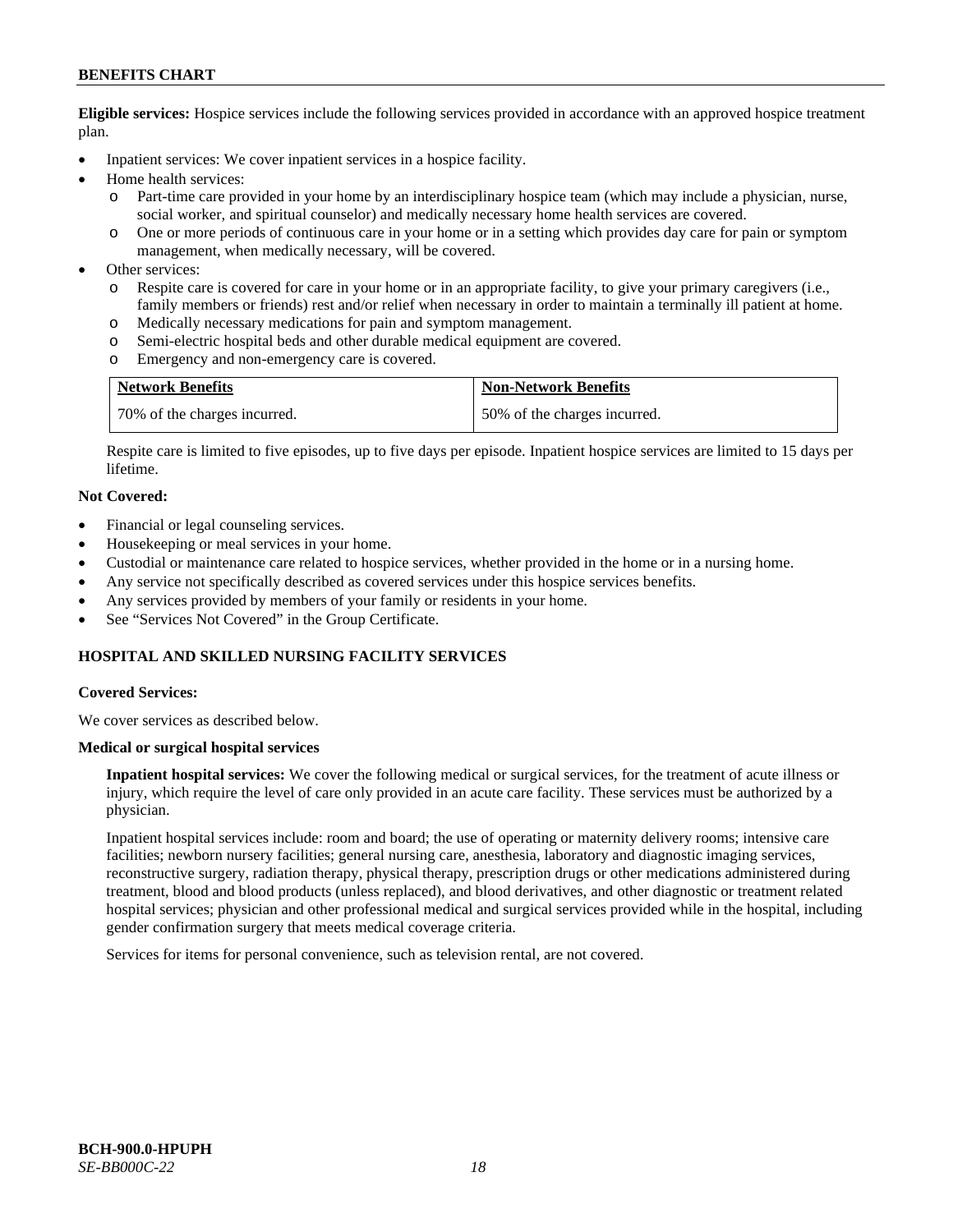Group health plans and health insurance issuers generally may not, under Federal law, restrict benefits for any hospital length of stay in connection with childbirth for the mother of newborn child to less than 48 hours following a vaginal delivery, or less than 96 hours following a caesarean section, excluding day of delivery. However, Federal law generally does not prohibit the mother's or newborn's attending provider, after consulting with the mother, from discharging the mother or her newborn earlier than 48 hours (or 96 hours as applicable). In any case plans and issuers may not, under Federal law, require that a provider obtain authorization from the plan or the insurance issuer for prescribing a length of stay not in excess of 48 hours (or 96 hours). A post-discharge follow-up visit is covered under the "Home Health Services" section under "Routine postnatal well child visit".

| <b>Network Benefits</b>      | <b>Non-Network Benefits</b>  |
|------------------------------|------------------------------|
| 70% of the charges incurred. | 50% of the charges incurred. |

Each insured's admission or confinement, including that of a newborn child, is separate and distinct from the admission or confinement of any other insured.

**Outpatient hospital, ambulatory care or surgical facility services:** We cover the following medical and surgical services, for diagnosis or treatment of illness or injury on an outpatient basis. These services must be authorized by a physician.

Outpatient services include: use of operating rooms, maternity delivery rooms or other outpatient departments, rooms or facilities; and the following outpatient services: general nursing care, anesthesia, laboratory and diagnostic imaging services, reconstructive surgery, dialysis, radiation therapy, physical therapy, drugs administered during treatment, blood and blood products (unless replaced), and blood derivatives, and other diagnostic or treatment related outpatient services; physician and other professional medical and surgical services provided while an outpatient, including gender confirmation surgery that meets medical coverage criteria.

To see the benefit level for diagnostic imaging services, laboratory services and physical therapy, see the benefits under diagnostic imaging services, laboratory services and physical therapy.

| <b>Network Benefits</b>      | <b>Non-Network Benefits</b>  |
|------------------------------|------------------------------|
| 70% of the charges incurred. | 50% of the charges incurred. |

**Skilled nursing facility care:** We cover room and board, daily skilled nursing and related ancillary services for post-acute treatment and rehabilitative care of illness or injury that meets medical coverage criteria. We also cover the costs of skilled nursing care in a hospital if the level of care needed by the insured has been reclassified from acute care to skilled nursing care and no designated skilled nursing care beds or swing beds are available in the hospital or in another hospital or health care facility within a thirty-mile radius of the hospital.

| <b>Network Benefits</b>      | <b>Non-Network Benefits</b>  |
|------------------------------|------------------------------|
| 70% of the charges incurred. | 50% of the charges incurred. |

#### **Not Covered:**

- Services for items for personal convenience, such as television rental, are not covered.
- See "Services Not Covered" in the Group Certificate.

# **INFERTILITY DIAGNOSIS**

#### **Covered Services:**

We cover the diagnosis of infertility. These services include diagnostic procedures and tests provided in connection with an infertility evaluation, office visits and consultations to diagnose infertility.

| <b>Network Benefits</b>      | <b>Non-Network Benefits</b>  |
|------------------------------|------------------------------|
| 70% of the charges incurred. | 50% of the charges incurred. |

Coverage is limited to office visits and consultations to diagnose infertility. Treatment is not covered.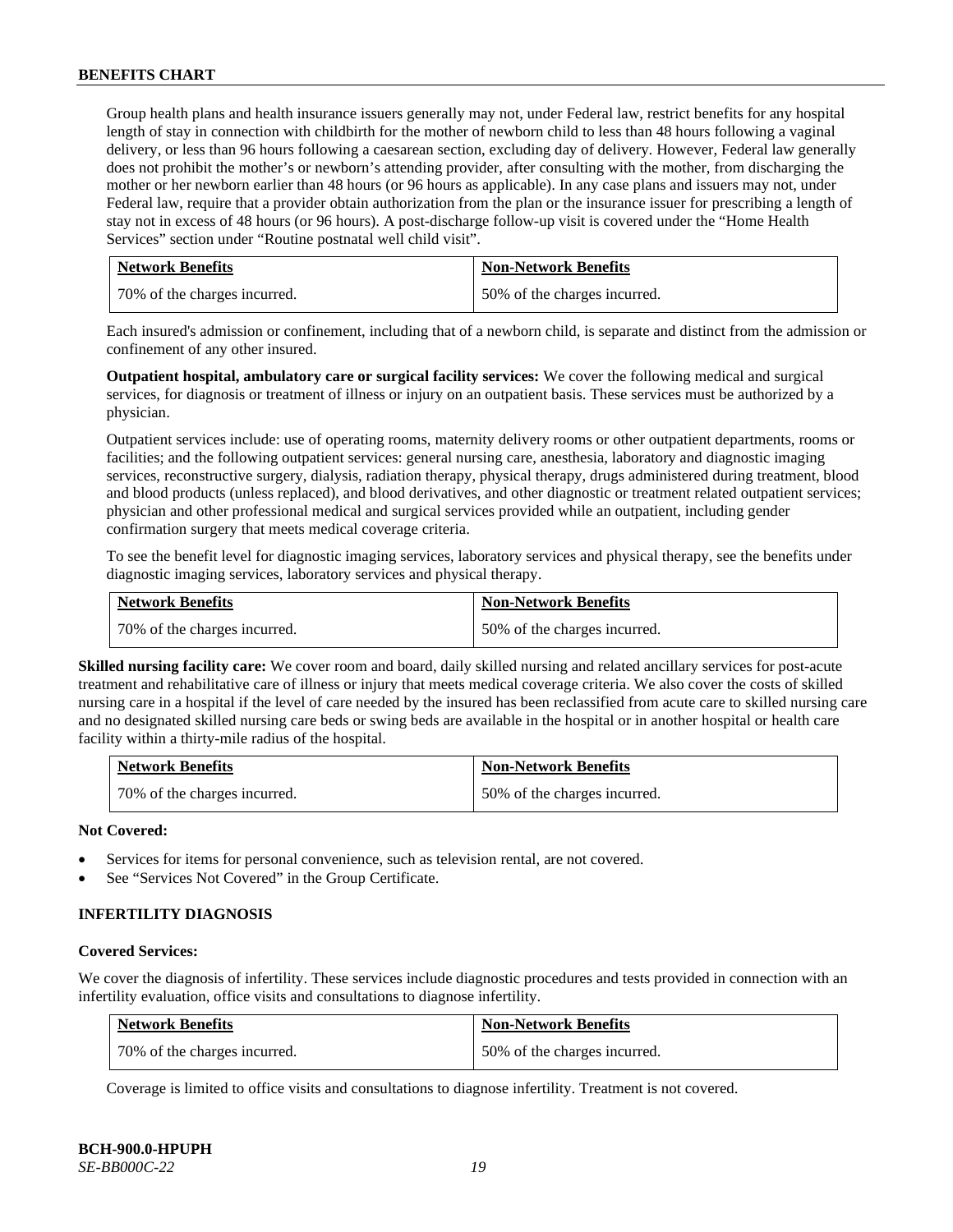### **Not Covered:**

- Infertility/fertility treatment, including but not limited to, office visits, laboratory services, diagnostic imaging services and fertility drugs; reversal of sterilization; and sperm, ova or embryo acquisition, retrieval or storage; however, we cover office visits and consultations to diagnose infertility.
- Services related to the establishment of surrogate pregnancy and fees for a surrogate. However, pregnancy and maternity services are covered for an insured under this Benefits Chart, including a surrogate pregnancy.
- See "Services Not Covered" in the Group Certificate.

### **LABORATORY SERVICES**

#### **Covered Services:**

We cover laboratory tests when ordered by a provider and provided in a clinic or outpatient hospital facility (to see the benefit level for inpatient hospital or skilled nursing facility services, see benefits under Inpatient Hospital and Skilled Nursing Facility Services).

### **Prostate-specific antigen (PSA) testing**

| Network Benefits                                            | <b>Non-Network Benefits</b>  |
|-------------------------------------------------------------|------------------------------|
| 100% of the charges incurred.<br>Deductible does not apply. | 50% of the charges incurred. |

#### **All other laboratory services**

### **Services for illness or Injury**

| <b>Network Benefits</b>                                     | <b>Non-Network Benefits</b>  |
|-------------------------------------------------------------|------------------------------|
| 100% of the charges incurred.<br>Deductible does not apply. | 50% of the charges incurred. |

#### **Preventive services**

Laboratory services associated with preventive services are covered at the benefit level shown in the "Preventive Services" section of this Benefits Chart.

### **Not Covered:**

See "Services Not Covered" in the Group Certificate.

### **MASTECTOMY RECONSTRUCTION BENEFIT**

#### **Covered Services:**

We cover reconstruction of the breast on which the mastectomy has been performed; surgery and reconstruction of the other breast to produce symmetrical appearance, and prostheses and physical complications of all stages of mastectomy, including lymphedemas.

| <b>Non-Network Benefits</b>                                                                                                                                                                                  |
|--------------------------------------------------------------------------------------------------------------------------------------------------------------------------------------------------------------|
| Coverage level is same as corresponding Non-Network<br>Benefits, depending on type of service provided, such<br>as Office Visits for Illness or Injury, Inpatient or<br><b>Outpatient Hospital Services.</b> |
|                                                                                                                                                                                                              |

#### **Not Covered:**

See "Services Not Covered" in the Group Certificate.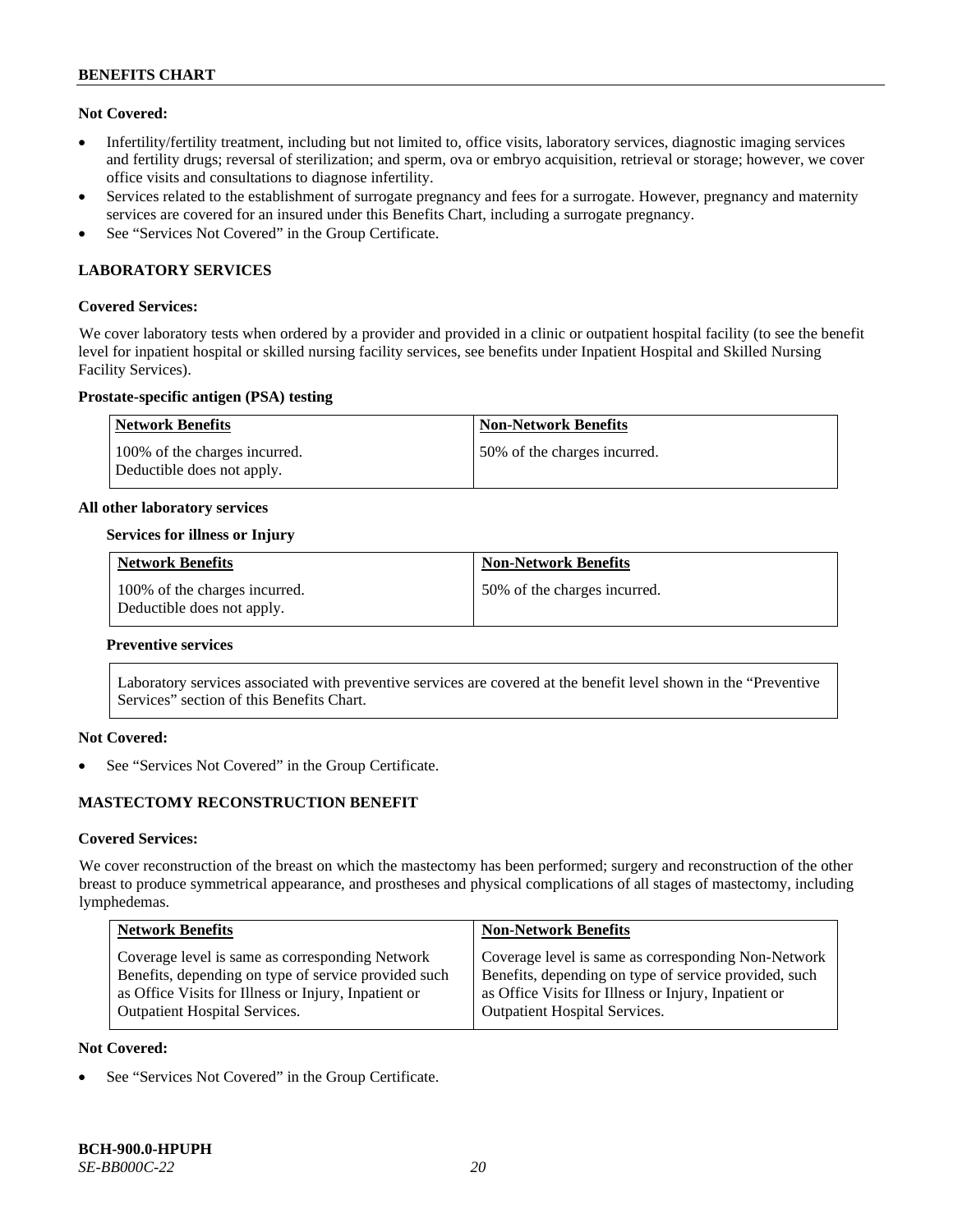### **MEDICATION THERAPY DISEASE MANAGEMENT PROGRAM**

### **Covered Services:**

If you meet our criteria for coverage, you may qualify for our medication therapy disease management program.

The program covers consultations with a designated pharmacist.

Covered services are based on established medical policies, which are subject to periodic review and modification by the medical directors. These medical policies (medical coverage criteria) are available by logging on to your account at [HealthPartnersUnityPointHealth.com](https://www.healthpartnersunitypointhealth.com/) or by calling Member Services.

| <b>Network Benefits</b>                                     | <b>Non-Network Benefits</b> |
|-------------------------------------------------------------|-----------------------------|
| 100% of the charges incurred.<br>Deductible does not apply. | No coverage.                |

### **Not Covered:**

See "Services Not Covered" in the Group Certificate.

### **OFFICE VISITS FOR ILLNESS OR INJURY**

### **Covered Services:**

We cover the following when medically necessary: professional medical and surgical services and related supplies, including biofeedback, of physicians and other health care providers; obstetric/gynecological (OB/GYN) services, blood and blood products (unless replaced) and blood derivatives.

We cover diagnosis and treatment of illness or injury to the eyes. Where contact or eyeglass lenses are prescribed as medically necessary for the post-operative treatment of cataracts or for the treatment of aphakia, acute or chronic corneal pathology, or keratoconus, we cover the initial evaluation, lenses and fitting. Insureds must pay for lens replacement beyond the initial pair.

We cover allergy testing based on established medical policies.

Services received via video, e-visits or telephone are covered under the "Telehealth/Telemedicine Services" section of this Benefits Chart.

# **Office visits**

| <b>Network Benefits</b>                                                                                     | <b>Non-Network Benefits</b>  |
|-------------------------------------------------------------------------------------------------------------|------------------------------|
| 100% of the charges incurred, subject to your<br>copayment of \$25 per visit.<br>Deductible does not apply. | 50% of the charges incurred. |

#### **Convenience clinics**

| <b>Network Benefits</b>                                                                                     | <b>Non-Network Benefits</b>  |
|-------------------------------------------------------------------------------------------------------------|------------------------------|
| 100% of the charges incurred, subject to your<br>copayment of \$10 per visit.<br>Deductible does not apply. | 50% of the charges incurred. |

#### **Injections administered in a physician's office, other than immunizations**

#### **Allergy injections**

| <b>Network Benefits</b>                                                                                              | <b>Non-Network Benefits</b>  |
|----------------------------------------------------------------------------------------------------------------------|------------------------------|
| 100% of the charges incurred, subject to your<br>copayment of \$2 per date of service.<br>Deductible does not apply. | 50% of the charges incurred. |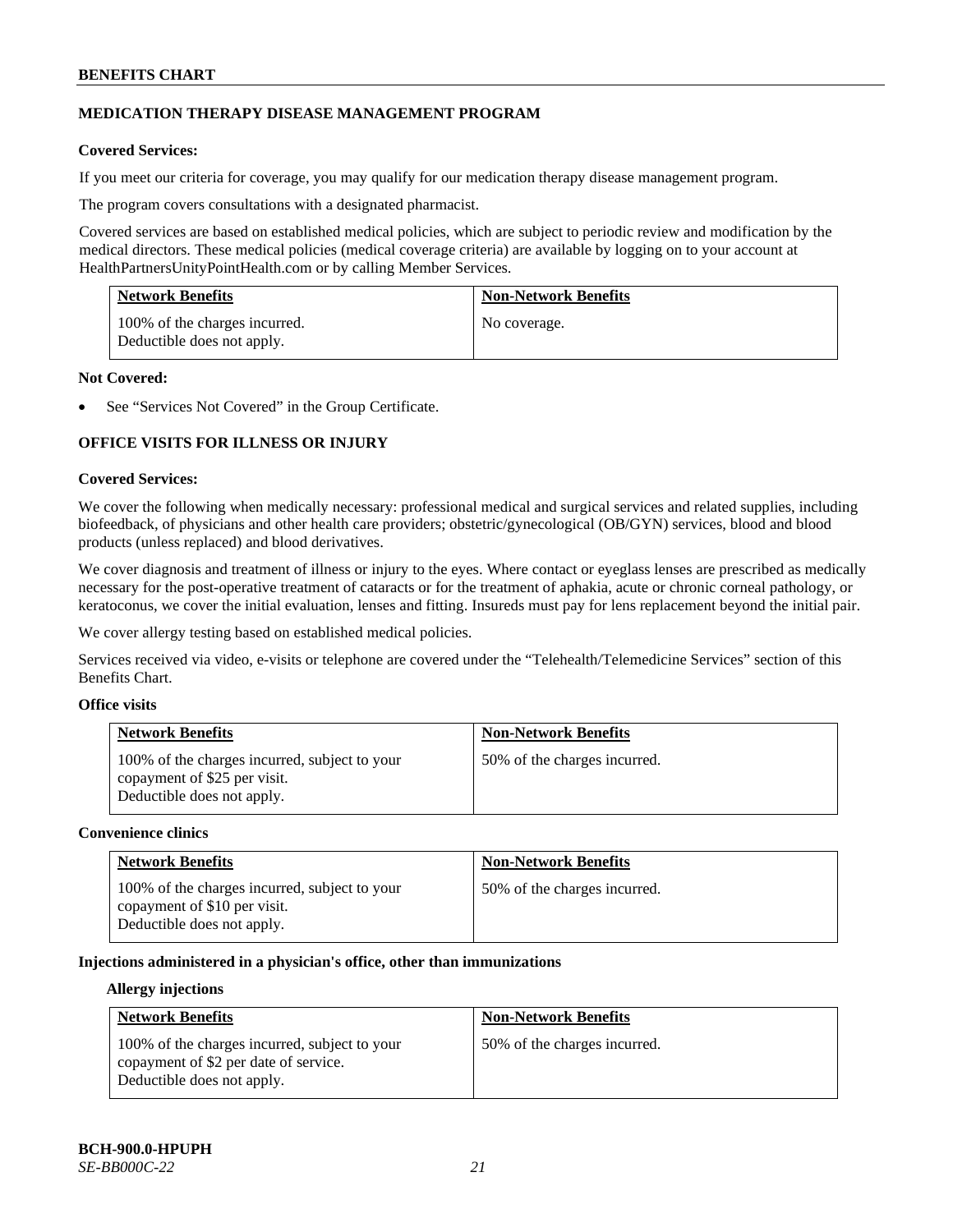### **All other injections**

| <b>Network Benefits</b>                                                                                              | <b>Non-Network Benefits</b>  |
|----------------------------------------------------------------------------------------------------------------------|------------------------------|
| 100% of the charges incurred, subject to your<br>copayment of \$2 per date of service.<br>Deductible does not apply. | 50% of the charges incurred. |

### **Not Covered:**

- Court ordered treatment.
- See "Services Not Covered" in the Group Certificate.

### **PEDIATRIC EYEWEAR**

### **Covered Services:**

We cover pediatric eyewear for children.

Routine eye exams are covered under the "Preventive Services" section of this Benefits Chart.

| <b>Network Benefits</b>      | <b>Non-Network Benefits</b> |
|------------------------------|-----------------------------|
| 70% of the charges incurred. | No coverage.                |

### **Limitations:**

- Coverage under this provision will continue until the end of the month in which the child turns age 19.
	- Limited to one of the following per calendar year:
		- o one pair of eyeglasses, including one set of prescription lenses, frames from our designated eyewear collection, and anti-scratch coating; or
		- o one pair of non-disposable contact lenses; or
		- a one-year supply of disposable contact lenses.
- Contact lens fittings are limited to two per calendar year.

### **Not Covered:**

- Frames that are not included in our designated eyewear collection. However, one pair of lenses will be covered if an insured chooses frames outside our designated eyewear collection.
- More than one pair of lenses or frames or non-disposable contacts per calendar year, regardless of the reason. This includes replacement of eyeglasses or contact lenses due to loss, breakage, theft, or change in prescription.
- Safety glasses or goggles for sports or vocational reasons.
- Upgrades including, but not limited to, UV protection and no-line multifocal lenses.
- See "Services Not Covered" in the Group Certificate.

# **PHYSICAL THERAPY, OCCUPATIONAL THERAPY AND SPEECH THERAPY**

### **Covered Services:**

We cover the following physical therapy, occupational therapy and speech therapy services:

- Medically necessary rehabilitative care to correct the effects of illness or injury.
- Habilitative care rendered for congenital, developmental or medical conditions which have significantly limited the successful initiation of normal speech and normal motor development.

Massage therapy which is performed in conjunction with other treatment/modalities by a physical or occupational therapist, is part of a prescribed treatment plan and is not billed separately is covered.

We cover services provided in a clinic. We also cover physical therapy provided in an outpatient hospital facility. To see the benefit level for inpatient hospital or skilled nursing facility services, see benefits under the "Inpatient Hospital and Skilled Nursing Facility Services" section in this Benefits Chart.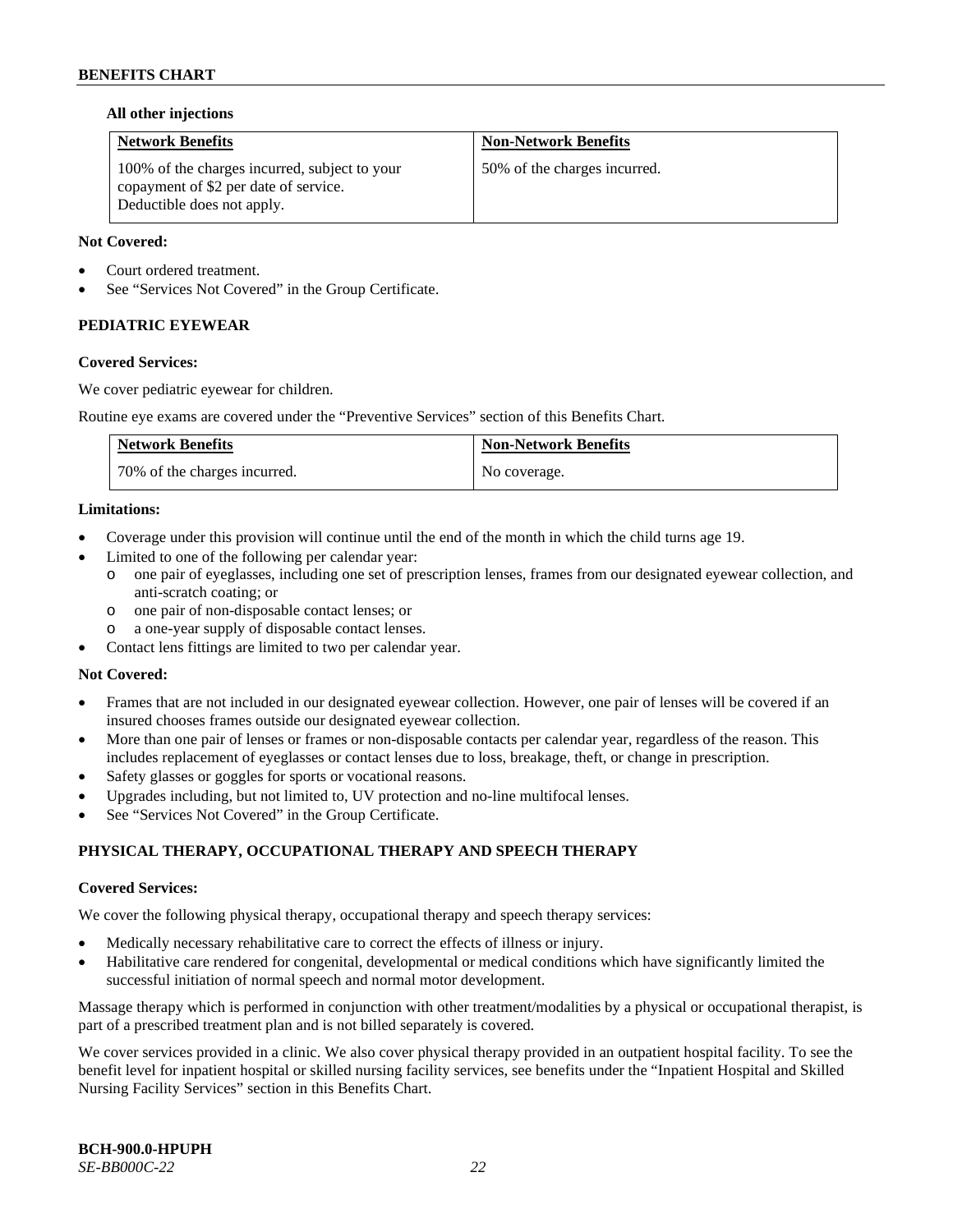# **Rehabilitative care**

| <b>Network Benefits</b>                                                                                     | <b>Non-Network Benefits</b>  |
|-------------------------------------------------------------------------------------------------------------|------------------------------|
| 100% of the charges incurred, subject to your<br>copayment of \$25 per visit.<br>Deductible does not apply. | 50% of the charges incurred. |

### **Habilitative care**

| <b>Network Benefits</b>                                                                                     | <b>Non-Network Benefits</b>  |
|-------------------------------------------------------------------------------------------------------------|------------------------------|
| 100% of the charges incurred, subject to your<br>copayment of \$25 per visit.<br>Deductible does not apply. | 50% of the charges incurred. |

### **Not Covered:**

- Massage therapy for the purpose of comfort or convenience of the insured.
- See "Services Not Covered" in the Group Certificate.

# **PRE-DIABETES DISEASE MANAGEMENT PROGRAM**

### **Covered Services:**

If you meet our criteria for coverage, you may qualify for the Pre-diabetes Disease Management program through Omada Health. The program covers group health coaching which focuses on weight loss, exercise, behavior modification and health education at select locations determined by the plan.

| Network Benefits                                            | <b>Non-Network Benefits</b> |
|-------------------------------------------------------------|-----------------------------|
| 100% of the charges incurred.<br>Deductible does not apply. | Not applicable.             |

#### **Not Covered:**

• See "Services Not Covered" in the Group Certificate.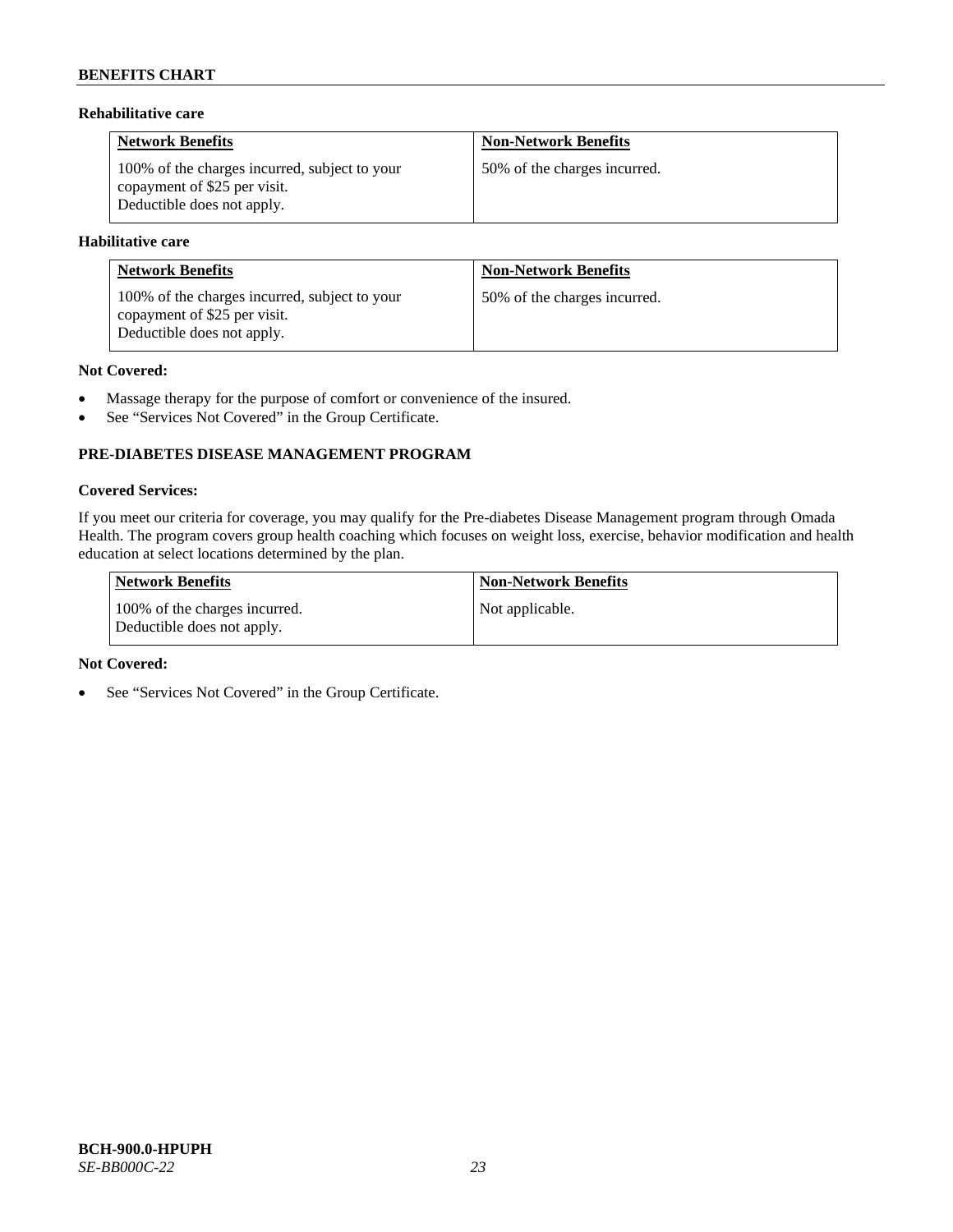## **PRESCRIPTION DRUG SERVICES**

### **Covered Services:**

We cover prescription drugs and medications, which can be self-administered or are administered in a physician's office. We cover off-label use of formulary drugs to treat cancer if the drug is recognized for the treatment of cancer in an authoritative compendia used by the Medicare program and when an appropriate level of evidence or medical necessity is met.

### **For Network Benefits, drugs and medications must be obtained at a Network Pharmacy.**

**If a copayment is required, you must pay one copayment for each 31-day supply, or portion thereof, unless otherwise indicated below.**

### **Outpatient drugs (except as specified below)**

| <b>Network Benefits</b>                                                                                                                    | <b>Non-Network Benefits</b>  |
|--------------------------------------------------------------------------------------------------------------------------------------------|------------------------------|
| 100% of the charges incurred, subject to your<br>copayment of \$15 for generic formulary drugs and \$50<br>for brand name formulary drugs. | 50% of the charges incurred. |
| In no event will your cost for a formulary insulin drug<br>exceed \$25.                                                                    |                              |
| Non-formulary drugs are covered at 100% of the<br>charges incurred, subject to your copayment of \$100.                                    |                              |
| Deductible does not apply.                                                                                                                 |                              |

#### **Mail order drugs**

| <b>Network Benefits</b>                                                                                                                                                                                                                               | <b>Non-Network Benefits</b>                                                                                                |
|-------------------------------------------------------------------------------------------------------------------------------------------------------------------------------------------------------------------------------------------------------|----------------------------------------------------------------------------------------------------------------------------|
| For your convenience, you may also get up to a 93-day<br>supply of outpatient prescription drugs that can be self-<br>administered through the designated mail order service.<br>Specialty drugs are not available through the mail order<br>service. | Mail order drugs are only available through the<br>designated mail order service.<br>See Network mail order drugs benefit. |

### **Specialty drugs that are self-administered**

| <b>Network Benefits</b>                                                                                                                    | <b>Non-Network Benefits</b> |
|--------------------------------------------------------------------------------------------------------------------------------------------|-----------------------------|
| 80% of the charges incurred, up to a maximum<br>copayment of \$300.<br>Deductible does not apply.                                          | No coverage.                |
| For Network Benefits, specialty drugs are limited to<br>drugs on the specialty drug list and must be obtained<br>from a designated vendor. |                             |

In order for the plan to better manage available manufacturer-funded copayment assistance, copayments for certain specialty medications may vary and be set to approximate the maximum of any available manufacturer-funded copayment assistance programs. However, in no case will true out-of-pocket costs to the insured be greater than the maximum copayment/coinsurance shown in this Benefits Chart. Manufacturer-funded copayment assistance received by an insured will not apply to the insured's annual deductible or out-of-pocket limit.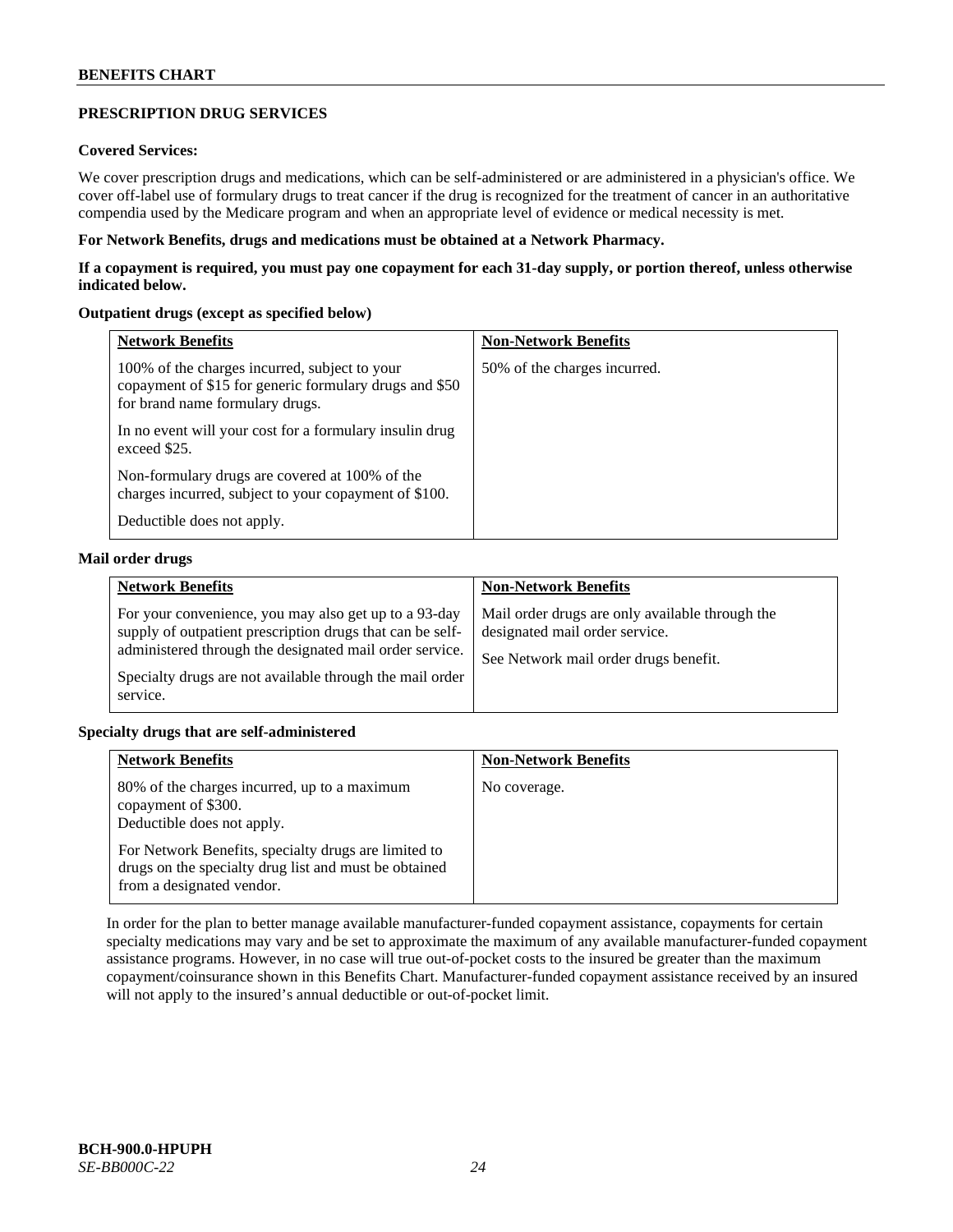### **Drugs for treatment of growth deficiency**

| <b>Network Benefits</b>                                                                                                                            | <b>Non-Network Benefits</b>  |
|----------------------------------------------------------------------------------------------------------------------------------------------------|------------------------------|
| 70% of the charges incurred.<br>Deductible does not apply.                                                                                         | 50% of the charges incurred. |
| For Network Benefits, growth deficiency drugs are<br>limited to drugs on the specialty drug list and must be<br>obtained from a designated vendor. |                              |

**Tobacco cessation drugs are covered for all FDA-approved tobacco cessation drugs (including over-the-counter drugs) for a minimum of 90 days.** Must be prescribed by a physician or legally authorized health care provider and purchased at a pharmacy.

| <b>Network Benefits</b>                                     | <b>Non-Network Benefits</b>  |
|-------------------------------------------------------------|------------------------------|
| 100% of the charges incurred.<br>Deductible does not apply. | 50% of the charges incurred. |

### **Contraceptive drugs**

| <b>Network Benefits</b>                                                                                                                                         | <b>Non-Network Benefits</b>  |
|-----------------------------------------------------------------------------------------------------------------------------------------------------------------|------------------------------|
| 100% of the charges incurred for formulary drugs.<br>Deductible does not apply.                                                                                 | 50% of the charges incurred. |
| If a physician requests that a non-formulary<br>contraceptive drug be dispensed as written, the drug<br>will be covered at 100%, not subject to the deductible. |                              |

**ACA preventive medications.** We cover preventive medications currently recommended by USPSTF with an A or B rating if they are prescribed by your medical provider and they are listed on our Commercial ACA Preventive Drug List. Preventive medications are subject to periodic review and modification. Changes would be effective in accordance with the federal rules and reflected in our current medical coverage criteria for preventive care services.

| <b>Network Benefits</b>                                     | <b>Non-Network Benefits</b>  |
|-------------------------------------------------------------|------------------------------|
| 100% of the charges incurred.<br>Deductible does not apply. | 50% of the charges incurred. |

**Limitations:**

- Certain drugs may require prior authorization as indicated on the formulary. We may require prior authorization for the drug and also the site where the drug will be provided. Certain drugs are subject to our utilization review process and quantity limits as indicated on our formulary.
- Certain non-formulary drugs require prior authorization. In addition, certain drugs may be subject to any quantity limits applied as part of our trial program. The trial drug program applies to new prescriptions for certain drugs which have high toxicity, low tolerance, high costs and/or high potential for waste. Trial drugs are indicated on the formulary and/or the specialty drug list. Your first fill of a trial drug may be limited to less than a month supply. If the drug is well tolerated and effective, you will receive the remainder of your first month supply.
- If an insured requests a brand name drug when there is a generic equivalent, the brand name drug will be covered up to the charge that would apply to the generic drug, minus any required copayment. If a physician requests that a brand name drug be dispensed as written, the drug will be paid at the non-formulary benefit.
- We may require insureds to try over-the-counter (OTC) drug alternatives before approving more costly formulary prescription drugs.
- Unless otherwise specified in the "Prescription Drug Services" section, you may receive up to a 31-day supply per prescription.
- A 93-day supply will be covered and dispensed only at pharmacies that participate in our extended day supply program.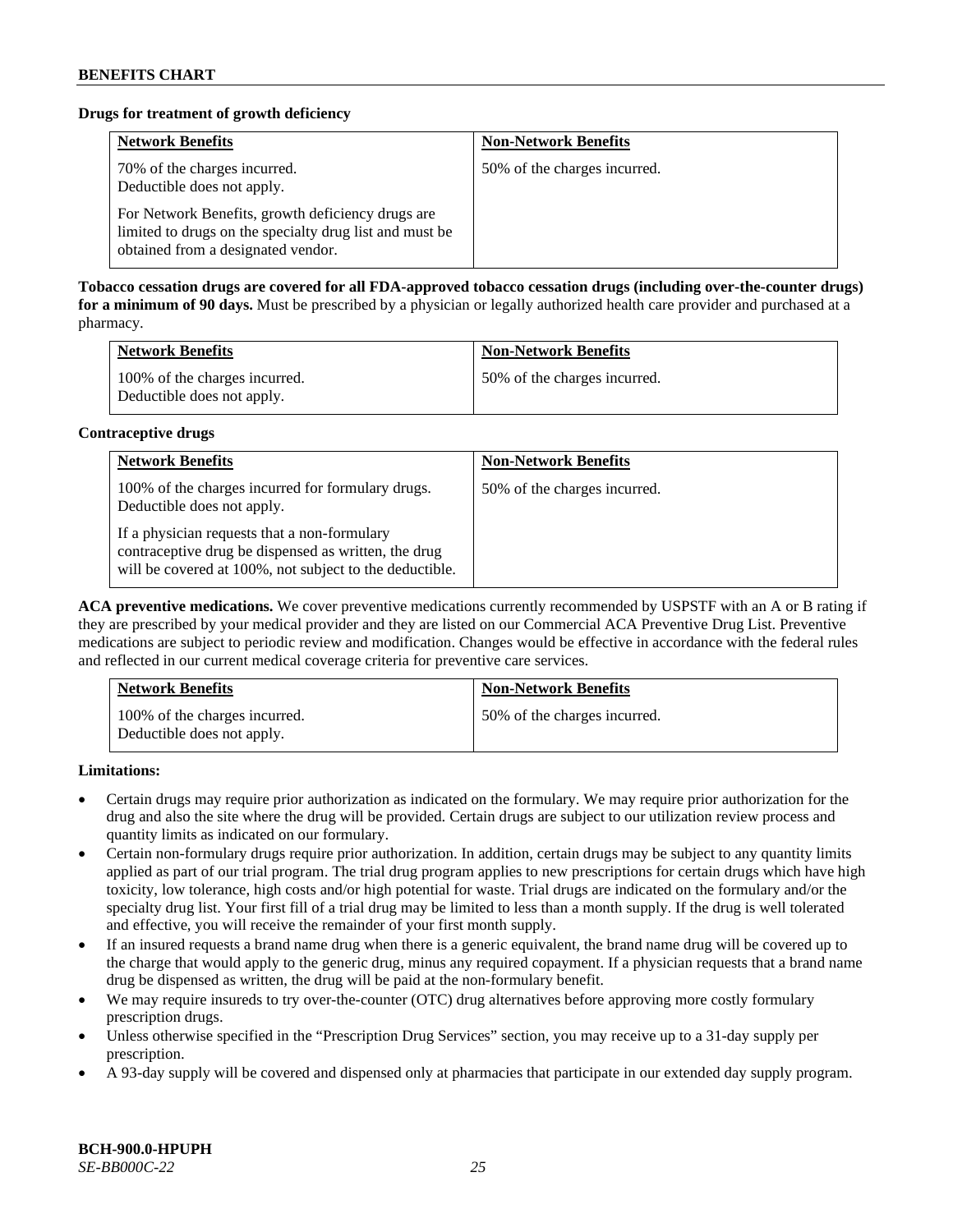- New prescriptions to treat certain chronic conditions are limited to a 31-day supply.
- No more than a 31-day supply of specialty drugs will be covered and dispensed at a time, unless it is a manufacturer supplied drug that cannot be split that supplies the insured with more than a 31-day supply.

# **Not Covered:**

- Replacement of prescription drugs, medications, equipment and supplies due to loss, damage or theft.
- Nonprescription (over the counter) drugs or medications, including, but not limited to, vitamins, supplements, homeopathic remedies, and non-FDA approved drugs, unless listed on the formulary and prescribed by a physician or legally authorized health care provider under applicable state and federal law. We cover off-label use of drugs to treat cancer as specified in the "Prescription Drug Services" section of this Benefits Chart. This exclusion does not include over-the-counter contraceptives for women as allowed under the Affordable Care Act when the insured obtains a prescription for the item. In addition, if the insured obtains a prescription, this exclusion does not include aspirin to prevent cardiovascular disease for men and women of certain ages; folic acid supplements for women who may become pregnant; fluoride chemoprevention supplements for children without fluoride in their water source; and iron supplements for children ages 6-12 months old who are at risk for anemia.
- All drugs used for sexual dysfunction.
- Fertility drugs.
- Medical cannabis.
- Drugs on the Excluded Drug List. The Excluded Drug List includes select drugs within a therapy class that are not eligible for coverage. This includes drugs that may be excluded for certain indications. The Excluded Drug List is available a[t HealthPartnersUnityPointHealth.com.](https://www.healthpartnersunitypointhealth.com/)
- Drugs that are newly approved by the FDA until they are reviewed and approved by HealthPartners UnityPoint Health Pharmacy and Therapeutics Committee.
- Medical devices approved by the FDA will not be covered under the "Prescription Drug Services" section unless they are on our formulary. Covered medical devices are generally submitted and reimbursed under your medical benefits.
- See "Services Not Covered" in the Group Certificate.

# **PREVENTIVE SERVICES**

### **Applicable definitions:**

**Routine preventive services** are routine healthcare services that include screenings, check-ups and counseling to prevent illness, disease or other health problems before symptoms occur.

**Diagnostic services** are services to help a provider understand your symptoms, diagnose illness and decide what treatment may be needed. They may be the same services that are listed as preventive services, but they are being used as diagnostic services. Your provider will determine if these services are preventive or diagnostic. These services are not preventive if received as part of a visit to diagnose, manage or maintain an acute or chronic medical condition, illness or injury. When that occurs, unless otherwise indicated below, standard deductibles, copayments or coinsurance apply.

### **Covered Services:**

We cover preventive services which meet any of the requirements under the Affordable Care Act (ACA) shown in the bulleted items below. These preventive services are covered at 100% under the network benefits with no deductible, copayments or coinsurance. If a preventive service is not required by the ACA and it is covered at a lower benefit level, it will be specified below. Preventive benefits mandated under the ACA are subject to periodic review and modification. Changes would be effective in accordance with the federal rules. Preventive services mandated by the ACA include:

- Evidence-based items or services that have in effect a rating of A or B in the current recommendations of the United States Preventive Services Task Force with respect to the individual;
- Immunizations for routine use in children, adolescents and adults that have in effect a recommendation from the Advisory Committee on Immunization Practices of the Centers for Disease Control and Prevention with respect to the individual;
- With respect to infants, children and adolescents, evidence-informed preventive care and screenings provided for in comprehensive guidelines supported by the Health Resources and Services Administration; and
- With respect to women, preventive care and screenings provided for in comprehensive guidelines supported by the Health Resources and Services Administration.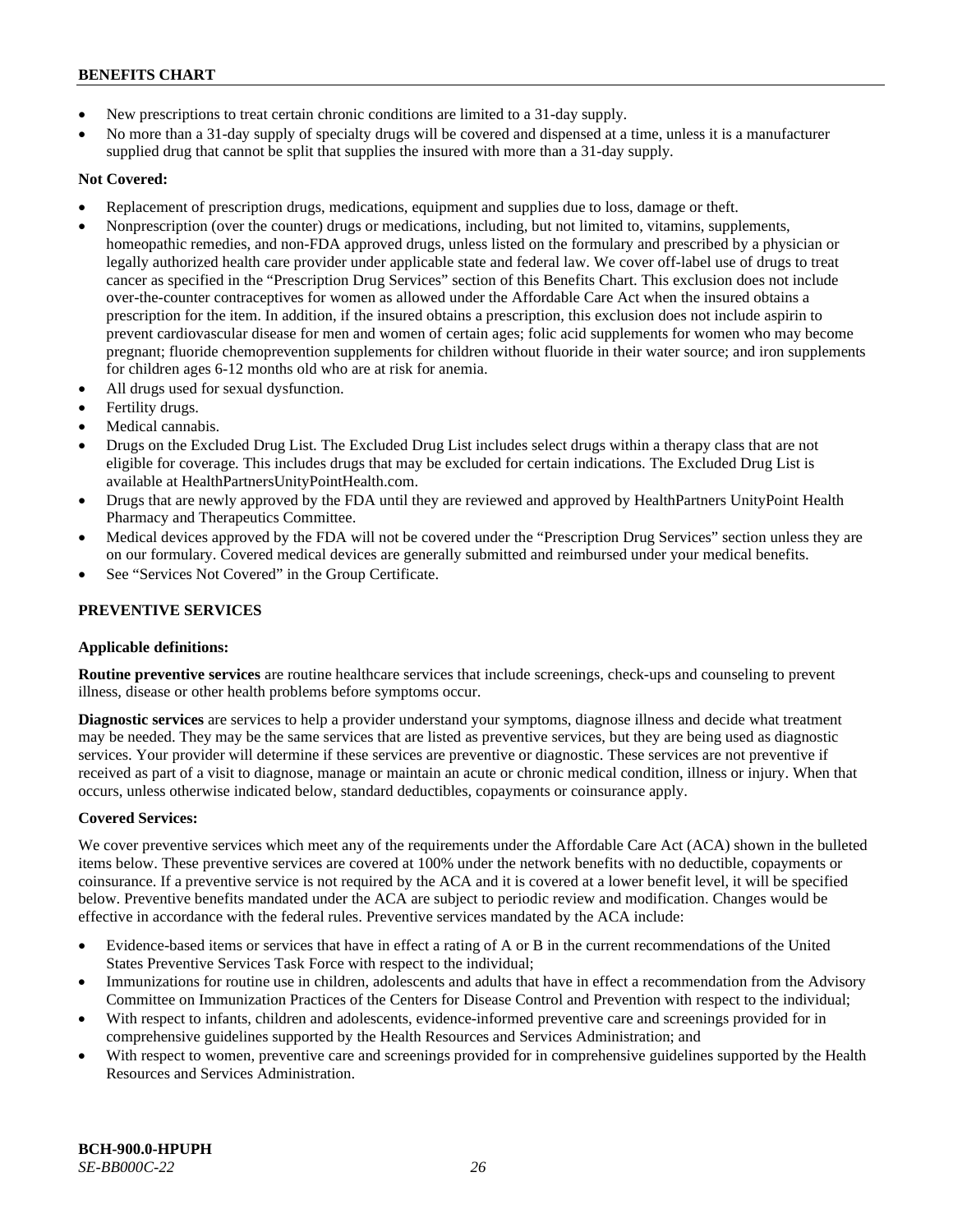Covered services are based on established medical policies, which are subject to periodic review and modification by the medical or dental directors. These medical policies (medical coverage criteria) are available by calling Member Services, or logging on to your account at [HealthPartnersUnityPointHealth.com.](https://www.healthpartnersunitypointhealth.com/)

#### **ACA and state mandated preventive services are covered as follows:**

**Routine health exams and periodic health assessments.** A physician or health care provider will counsel you as to how often health assessments are needed based on age, sex and health status. This includes screening and counseling for tobacco use and all FDA approved tobacco cessation medications including over-the-counter drugs (as shown in the "Prescription Drug Services" section).

| <b>Network Benefits</b>                                     | <b>Non-Network Benefits</b>  |
|-------------------------------------------------------------|------------------------------|
| 100% of the charges incurred.<br>Deductible does not apply. | 50% of the charges incurred. |

**Child health supervision services.** This includes pediatric preventive services such as newborn screenings, appropriate immunizations (including HPV immunizations), developmental assessments and laboratory services appropriate to the age of the child from birth to 72 months and appropriate immunizations to age 18.

| <b>Network Benefits</b>                                     | <b>Non-Network Benefits</b>  |
|-------------------------------------------------------------|------------------------------|
| 100% of the charges incurred.<br>Deductible does not apply. | 50% of the charges incurred. |

#### **Routine prenatal care and exams**

| <b>Network Benefits</b>                                     | <b>Non-Network Benefits</b>  |
|-------------------------------------------------------------|------------------------------|
| 100% of the charges incurred.<br>Deductible does not apply. | 50% of the charges incurred. |

**Routine postnatal care.** This includes health exams, assessments, education and counseling relating to the period immediately after childbirth.

| <b>Network Benefits</b>                                     | <b>Non-Network Benefits</b>  |
|-------------------------------------------------------------|------------------------------|
| 100% of the charges incurred.<br>Deductible does not apply. | 50% of the charges incurred. |

**Routine screening procedures for cancer.** This includes colorectal screening or other cancer screenings recommended by the USPSTF with an A or B rating. Women's preventive health services below describe additional routine screening procedures for cancer.

| <b>Network Benefits</b>                                     | <b>Non-Network Benefits</b>  |
|-------------------------------------------------------------|------------------------------|
| 100% of the charges incurred.<br>Deductible does not apply. | 50% of the charges incurred. |

**Professional voluntary family planning services.** This includes services to prevent or delay a pregnancy, including counseling and education. Services must be provided by a licensed provider.

| <b>Network Benefits</b>                                     | <b>Non-Network Benefits</b>  |
|-------------------------------------------------------------|------------------------------|
| 100% of the charges incurred.<br>Deductible does not apply. | 50% of the charges incurred. |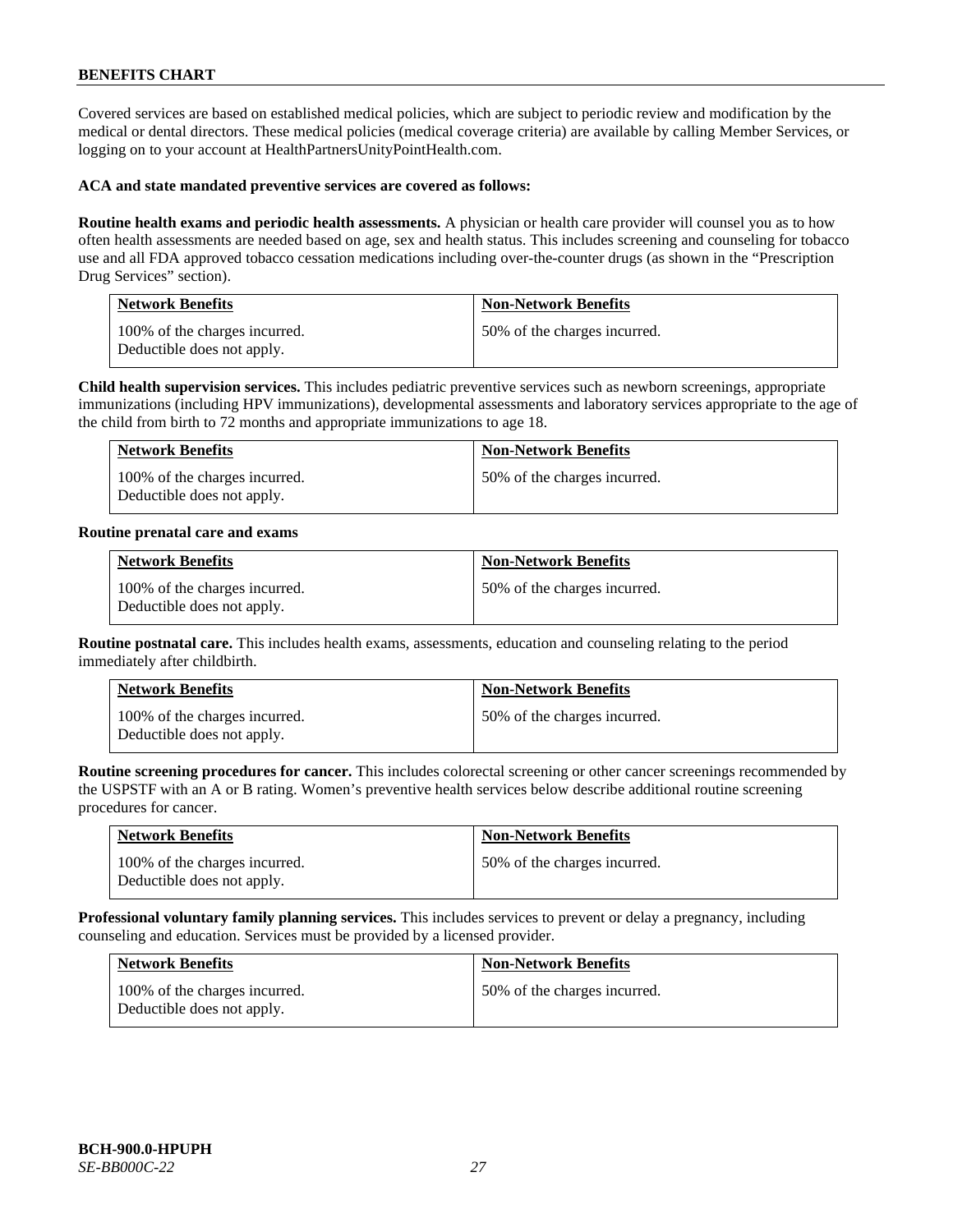### **Adult immunizations**

| <b>Network Benefits</b>                                     | <b>Non-Network Benefits</b>  |
|-------------------------------------------------------------|------------------------------|
| 100% of the charges incurred.<br>Deductible does not apply. | 50% of the charges incurred. |

**Women's preventive health services.** This includes mammograms, screenings for cervical cancer (pap smears), breast pumps, human papillomavirus (HPV) testing, counseling for sexually transmitted infections, counseling and screening for human immunodeficiency virus (HIV), and all FDA approved contraceptive methods as prescribed by a doctor, sterilization procedures, education and counseling (see the "Prescription Drug Services" section for coverage of oral contraceptive drugs). For women whose family history is associated with an increased risk for BRCA1 or BRCA2 gene mutations, we cover genetic counseling and BRCA screening without cost sharing, if appropriate and as determined by a physician.

| <b>Network Benefits</b>                                     | <b>Non-Network Benefits</b>  |
|-------------------------------------------------------------|------------------------------|
| 100% of the charges incurred.<br>Deductible does not apply. | 50% of the charges incurred. |

**Obesity screening and management.** We cover obesity screening and counseling for all ages during a routine preventive care exam. If you are age 18 or older and have a body mass index of 30 or more, we also cover intensive obesity management to help you lose weight. Your primary care doctor can coordinate these services.

| <b>Network Benefits</b>                                     | <b>Non-Network Benefits</b>  |
|-------------------------------------------------------------|------------------------------|
| 100% of the charges incurred.<br>Deductible does not apply. | 50% of the charges incurred. |

### **In addition to any ACA or state mandated preventive services referenced above, we cover the following eligible services:**

#### **Routine eye and hearing exams**

| <b>Network Benefits</b>                                     | <b>Non-Network Benefits</b>  |
|-------------------------------------------------------------|------------------------------|
| 100% of the charges incurred.<br>Deductible does not apply. | 50% of the charges incurred. |

**Ovarian cancer surveillance tests for women who are at risk. "At risk for ovarian cancer" means (1) having a family** history that includes any of the following: one or more first-degree or second-degree relatives with ovarian cancer, clusters of female relatives with breast cancer or nonpolyposis colorectal cancer; or (2) testing positive for BRCA1 or BRCA2 mutations. "Surveillance tests for ovarian cancer" means annual screening using: CA-125 serum tumor marker testing, transvaginal ultrasound, pelvic examination or other proven ovarian cancer screening tests currently being evaluated by the federal Food and Drug Administration or by the National Cancer Institute.

| <b>Network Benefits</b>                               | <b>Non-Network Benefits</b>                           |
|-------------------------------------------------------|-------------------------------------------------------|
| Coverage level is same as corresponding Network       | Coverage level is same as corresponding Non-Network   |
| Benefits, depending on type of service provided, such | Benefits, depending on type of service provided, such |
| as Diagnostic Imaging Services, Laboratory Services   | as Diagnostic Imaging Services, Laboratory Services   |
| Office Visits for Illness or Injury or Preventive     | Office Visits for Illness or Injury or Preventive     |
| Services.                                             | Services.                                             |

### **Limitations:**

• Services are not preventive if received as part of a visit to diagnose, manage or maintain an acute or chronic medical condition, illness or injury. When that occurs, unless otherwise indicated above, standard deductibles, copayments or coinsurance apply.

### **Not Covered:**

See "Services Not Covered" in the Group Certificate.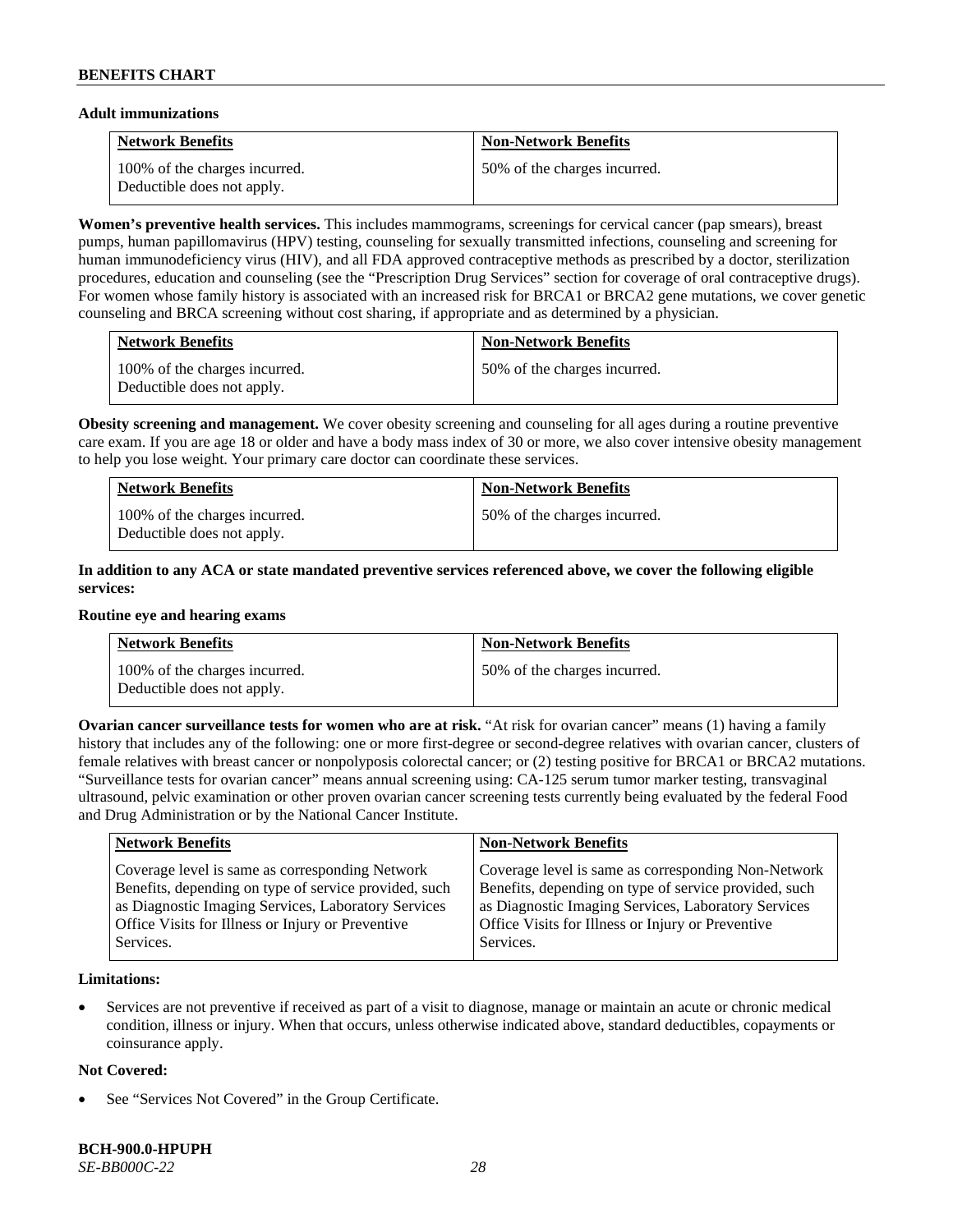## **TELEHEALTH/TELEMEDICINE SERVICES**

## **Definitions:**

**Telehealth, telemedicine, or virtual care.** This is a means of communication between a health care professional and a patient. This includes the use of secure electronic information, imaging, and communication technologies, including:

- interactive audio or audio-video
- interactive audio with store-and-forward technology
- chat-based and email-based systems
- physician-to-physician consultation
- patient education
- data transmission
- data interpretation
- digital diagnostics (algorithm-enabled diagnostic support)
- digital therapeutics (the use of personal health devices and sensors, either alone or in combination with conventional drug therapies, for disease prevention and management)

#### Services can be delivered:

Synchronously: the patient and health care professional are engaging with one another at the same time; or Asynchronously: the patient and health care professional engage with each other at different points in time.

**Telephone visits.** Live, synchronous, interactive encounters over the telephone between a patient and a healthcare provider.

**E-visit or chat-based visits.** Asynchronous online or mobile app encounters to discuss a patient's personal health information, vital signs, and other physiologic data or diagnostic images. The healthcare provider reviews and delivers a consultation, diagnosis, prescription or treatment plan after reviewing the patient's visit information.

**UnityPoint Health Virtual Care:** This is a virtual consult that you may use to receive a diagnosis and treatment for a variety of medical issues through secure video on your computer or phone. You may access the Virtual Care website at [unitypointvirtualcare.org.](https://unitypointvirtualcare.org/landing.htm)

**Virtuwell®.** This is an online service for you to receive a diagnosis and treatment for certain conditions, such as a cold, flu, ear pain and sinus infections. You may access the Virtuwell website at [Virtuwell.com.](https://www.virtuwell.com/)

**Video visits.** Live, synchronous, interactive encounters using secure web-based video between a patient and a healthcare provider.

### **Covered Services:**

The Plan covers the following methods of receiving care for services that would be eligible under the Plan if the service were provided in person.

#### **Scheduled telephone visits**

| <b>Network Benefits</b>                                                                                     | <b>Non-Network Benefits</b>  |
|-------------------------------------------------------------------------------------------------------------|------------------------------|
| 100% of the charges incurred, subject to your<br>copayment of \$10 per visit.<br>Deductible does not apply. | 50% of the charges incurred. |

### **E-visits**

#### **UnityPoint Health Virtual Care – available a[t unitypointvirtualcare.org](http://www.unitypointvirtualcare.org/)**

| <b>Network Benefits</b>                                    | <b>Non-Network Benefits</b> |
|------------------------------------------------------------|-----------------------------|
| 100% of the charges incurred.<br>Deductible does not apply | Not applicable.             |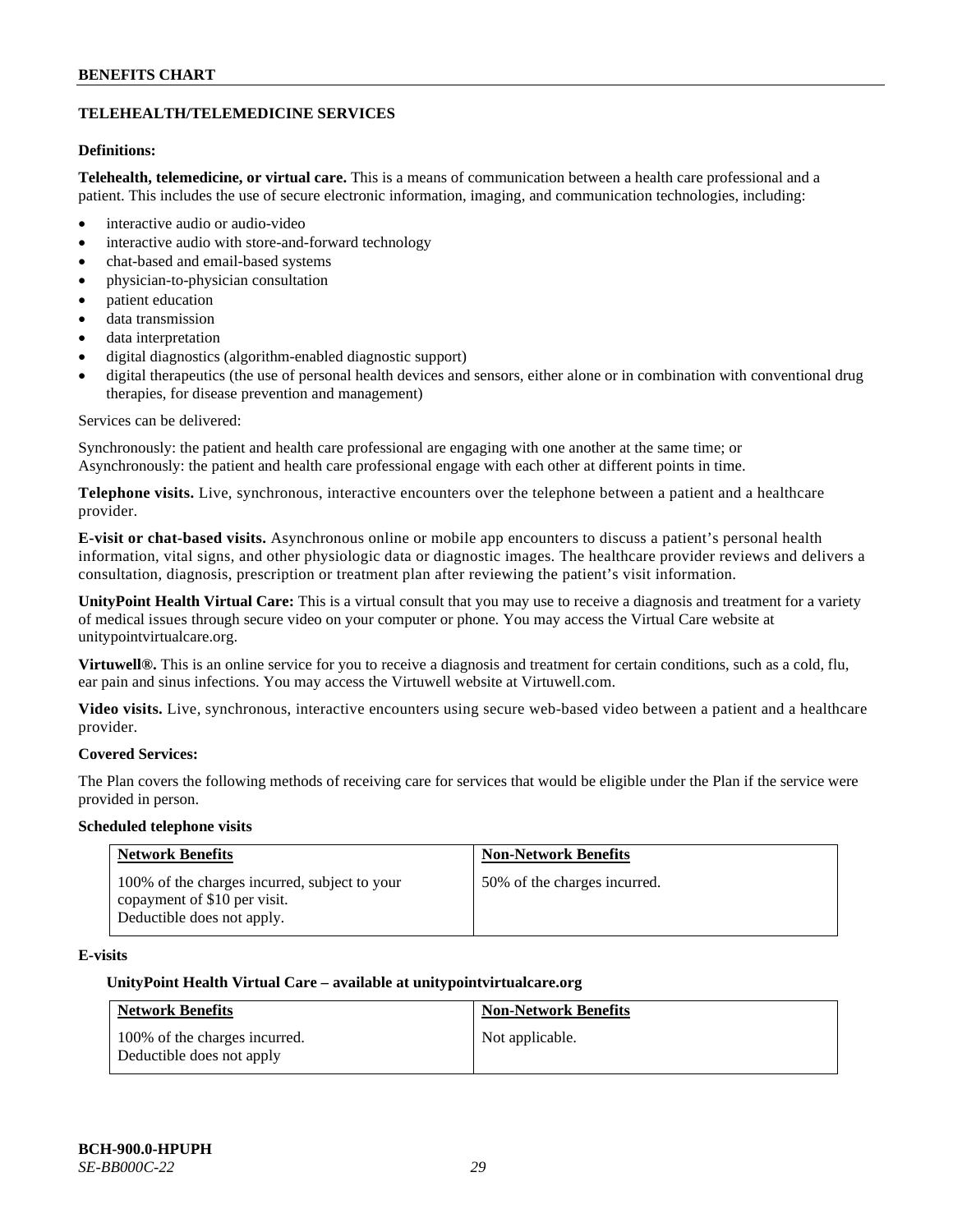### **Access to online care through Virtuwell at [Virtuwell.com](http://www.virtuwell.com/)**

| <b>Network Benefits</b>                                    | <b>Non-Network Benefits</b> |
|------------------------------------------------------------|-----------------------------|
| 100% of the charges incurred.<br>Deductible does not apply | Not applicable.             |

### **All other e-visits**

| <b>Network Benefits</b>                                                                                     | <b>Non-Network Benefits</b>  |
|-------------------------------------------------------------------------------------------------------------|------------------------------|
| 100% of the charges incurred, subject to your<br>copayment of \$10 per visit.<br>Deductible does not apply. | 50% of the charges incurred. |

#### **Video visits**

| <b>Network Benefits</b>                                 | <b>Non-Network Benefits</b>                           |
|---------------------------------------------------------|-------------------------------------------------------|
| Coverage level is same as corresponding network         | Coverage level is same as corresponding Non-Network   |
| benefit, depending on type of service provided, such as | Benefits, depending on type of service provided, such |
| Office Visits for Illness or Injury, Inpatient or       | as Office Visits for Illness or Injury, Inpatient or  |
| <b>Outpatient Hospital Services.</b>                    | <b>Outpatient Hospital Services.</b>                  |

### **Not Covered:**

See "Services Not Covered" in the Group Certificate.

### **TRANSPLANT SERVICES**

### **Applicable definitions:**

**Autologous.** This is when the source of cells is from the individual's own marrow or stem cells.

**Allogeneic.** This is when the source of cells is from a related or unrelated donor's marrow or stem cells.

**Autologous bone marrow transplant.** This is when the bone marrow is harvested from the individual and stored. The patient undergoes treatment which includes tumor ablation with high-dose chemotherapy and/or radiation. The bone marrow is reinfused (transplanted).

**Allogeneic bone marrow transplant.** This is when the bone marrow is harvested from the related or unrelated donor and stored. The patient undergoes treatment which includes tumor ablation with high-dose chemotherapy and/or radiation. The bone marrow is reinfused (transplanted).

**Autologous/allogeneic stem cell support.** This is a treatment process that includes stem cell harvest from either bone marrow or peripheral blood, tumor ablation with high-dose chemotherapy and/or radiation, stem cell reinfusion, and related care. Autologous/allogeneic bone marrow transplantation and high dose chemotherapy with peripheral stem cell rescue/support are considered to be autologous/allogeneic stem cell support.

**Designated transplant center.** This is any health care provider, group or association of health care providers designated by us to provide services, supplies or drugs for specified transplants for our insureds.

**Transplant services.** This is transplantation (including retransplants) of the human organs or tissue listed below, including all related post-surgical treatment, follow-up care and drugs and multiple transplants for a related cause. Transplant services do not include other organ or tissue transplants or surgical implantation of mechanical devices functioning as a human organ, except surgical implantation of an FDA approved ventricular assist device (VAD) or total artificial heart, functioning as a temporary bridge to heart transplantation.

Prior authorization is required prior to consultation to support coordination of care and benefits.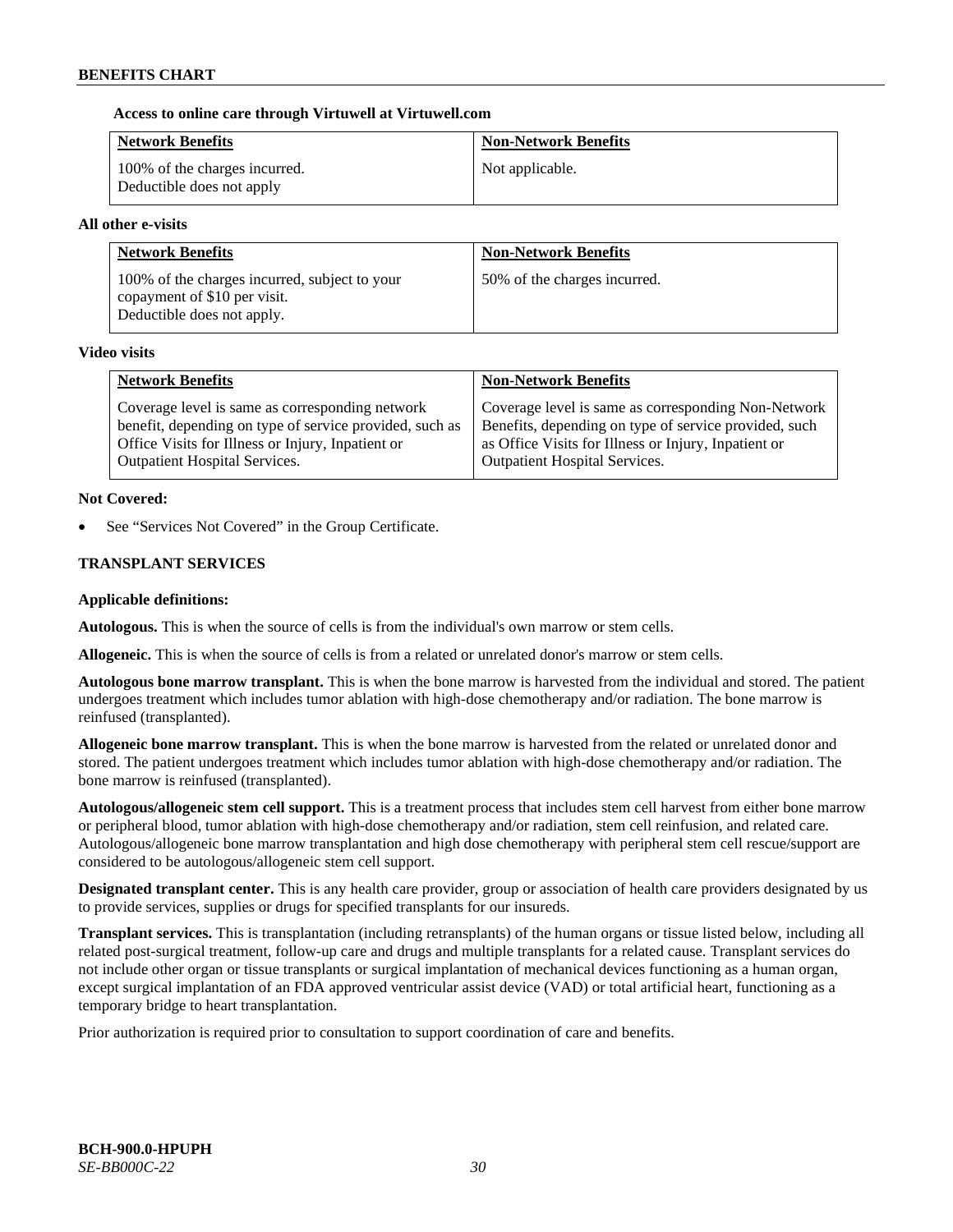# **Covered Services:**

We cover eligible transplant services (as defined above) while you are covered under this Benefits Chart. Transplants that will be considered for coverage are limited to the following:

- Kidney transplants for end-stage disease.
- Cornea transplants for end-stage disease.
- Heart transplants for end-stage disease.
- Lung transplants or heart/lung transplants for: (1) primary pulmonary hypertension; (2) Eisenmenger's syndrome; (3) endstage pulmonary fibrosis; (4) alpha 1 antitrypsin disease; (5) cystic fibrosis; and (6) emphysema.
- Liver transplants for: (1) biliary atresia in children; (2) primary biliary cirrhosis; (3) post-acute viral infection (including hepatitis A, hepatitis B antigen e negative and hepatitis C) causing acute atrophy or post-necrotic cirrhosis; (4) primary sclerosing cholangitis; (5) alcoholic cirrhosis; and (6) hepatocellular carcinoma.
- Allogeneic bone marrow transplants or peripheral stem cell support associated with high dose chemotherapy for: (1) acute myelogenous leukemia; (2) acute lymphocytic leukemia; (3) chronic myelogenous leukemia; (4) severe combined immunodeficiency disease; (5) Wiskott-Aldrich syndrome; (6) aplastic anemia; (7) sickle cell anemia; (8) non-relapsed or relapsed non-Hodgkin's lymphoma; (9) multiple myeloma; and (10) testicular cancer.
- Autologous bone marrow transplants or peripheral stem cell support associated with high-dose chemotherapy for: (1) acute leukemias; (2) non-Hodgkin's lymphoma; (3) Hodgkin's disease; (4) Burkitt's lymphoma; (5) neuroblastoma; (6) multiple myeloma; (7) chronic myelogenous leukemia; and (8) non-relapsed non-Hodgkin's lymphoma.
- Pancreas transplants for simultaneous pancreas-kidney transplants for diabetes, pancreas after kidney, living related segmental simultaneous pancreas kidney transplantation and pancreas transplant alone.

To receive Network Benefits, charges for transplant services must be incurred at a designated transplant center.

The transplant-related treatment provided, including expenses incurred for directly related donor services, shall be subject to and in accordance with the provisions, limitations, maximums and other terms of this Benefits Chart.

Medical and hospital expenses of the donor are covered only when the recipient is an insured and the transplant and directly related donor expenses have been prior authorized for coverage. Treatment of medical complications that may occur to the donor are not covered. Donors are not considered insureds, and are therefore not eligible for the rights afforded to insureds under the Group Certificate.

The list of eligible transplant services and coverage determinations are based on established medical policies, which are subject to periodic review and modifications by the medical director

| <b>Network Benefits</b>                          | <b>Non-Network Benefits</b>                          |
|--------------------------------------------------|------------------------------------------------------|
| See Network Inpatient Hospital Services benefit. | See Non-Network Inpatient Hospital Services benefit. |